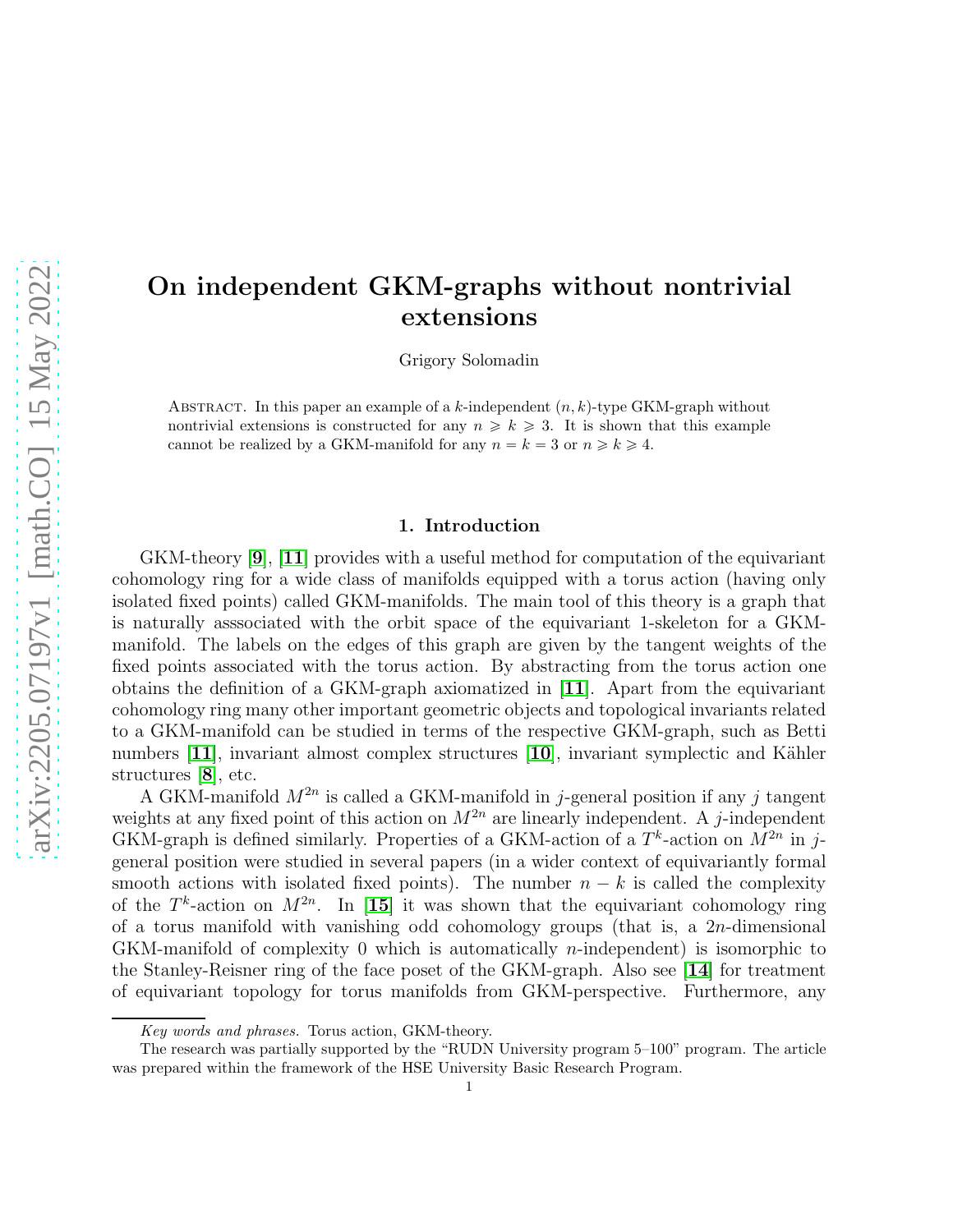GKM-manifold  $M^{2n}$  of complexity 1 with a GKM-action in general position (that is, in  $(n-1)$ -general position) has a description [[5](#page-18-0)] of the equivariant cohomology ring in terms of face rings similar to [[15](#page-19-4)]. The poset of faces  $S_M$  in the orbit space  $M/T$  was associated to a GKM-manifold M with the T-action in  $[5]$  $[5]$  $[5]$ . We remark that in the case of complexity 0 this object was studied in earlier papers [[15](#page-19-4)] (for a locally standard action, so that  $M/T$ is a manifold with corners) and in [[4](#page-18-1)] (for a general case, so that  $M/T$  is a homological cell complex). It was shown in  $[5]$  $[5]$  $[5]$  that for a GKM-manifold in j-general position the subposets  $(S_M)_{\leq s}$  and  $(S_M)_r$  are min $\{\dim s - 1, j + 1\}$ - and min $\{r - 1, j + 1\}$ -acyclic, respectively, for any  $r > 0$  and  $s \in S_M$ . This implies by [[4](#page-18-1), [15](#page-19-4)] that the corresponding orbit space  $M/T$  of M is  $(j + 1)$ -acyclic. This result was proved in [[15](#page-19-4)] for  $j = n$  (n-independent case) and in  $[4]$  $[4]$  $[4]$  for the case of arbitrary j. On the other hand, by dropping the condition of general position, an arbitrary  $T^{n-1}$ -action on a smooth manifold  $\overline{M}^{2n}$  (of complexity 1) with isolated fixed points shows much more complicated behaviour of the orbit space homology  $[3]$  $[3]$  $[3]$ . Therefore, GKM-actions in j-general position form a particularly nice class of GKM-actions exhibiting many useful properties (depending on the value of  $j$ ).

A natural question (called an extension problem in [[13](#page-19-6)]) is how to determine whether a given GKM-action extends to an effective GKM-action of a torus of greater dimension (so that the complexity of the new action is lower) on the same manifold, or not. This question leads to a search of a k-independent  $(n, k)$ -type GKM-action that is nonextendible for arbitrary  $n \geq k \geq 2$ . Homogeneous GKM-manifolds [[10](#page-19-2)] supply with many interesting examples of GKM-graphs, including those of positive complexity. Recall that if the Euler characteristic of a homogeneous complex manifold  $G/H$  is nonzero then it is a GKM-manifold by [[10](#page-19-2)], where G is a compact connected semisimple Lie group, H is an arbitrary parabolic subgroup in G and T is any maximal torus of  $H \subset G$ . Two phenomena occur for homogeneous GKM-manifolds related to the search problem mentioned above. Firstly, S. Kuroki proved the following gap property for G of type  $A_n$  with the natural GKM Taction on  $G/H$  as above (unpublished): if the respective GKM-graph is j-independent for some  $j \geq 4$  then it is *n*-independent, where *n* is the rank of *G*. This leads to a conjecture that any homogeneous GKM-manifold satisfies such a gap property. Secondly, the natural  $T^{n-1}$ -action on the Grassmanian  $Gr_k(\mathbb{C}^n)$  of k-planes in  $\mathbb{C}^n$  is a GKM-action admitting no nonisomorphic extensions for any  $k$ . This can be shown by modifying the proof for  $k = 2$  from [[13](#page-19-6)] in a simple way. This result leads to another conjecture that most of the homogeneous GKM-manifolds are nonextendible with possibly a few exceptions determined by the condition that the respective automorphism group identity component  $\text{Aut}^0(G/H)$ is greater than G. (The description of  $\text{Aut}^0(G/H)$  is given in [[1](#page-18-3)], for instance.)

Therefore the extension problem seems to be a bit challenging. Instead, one can study a rather simplistic extension problem for arbitrary GKM-graphs by replacing a GKM-action of  $T^k$  on  $M^{2n}$  with an  $(n, k)$ -type k-independent GKM-graph  $\Gamma$  (not necessarily coming from a GKM-action). An occurring new realization problem here is to determine whether a given GKM-graph Γ is a GKM-graph of some GKM-manifold. We remark that some results on realization problem were obtained in dimensions  $n = 1, 2$  in [[6](#page-19-7)] for GKM-graphs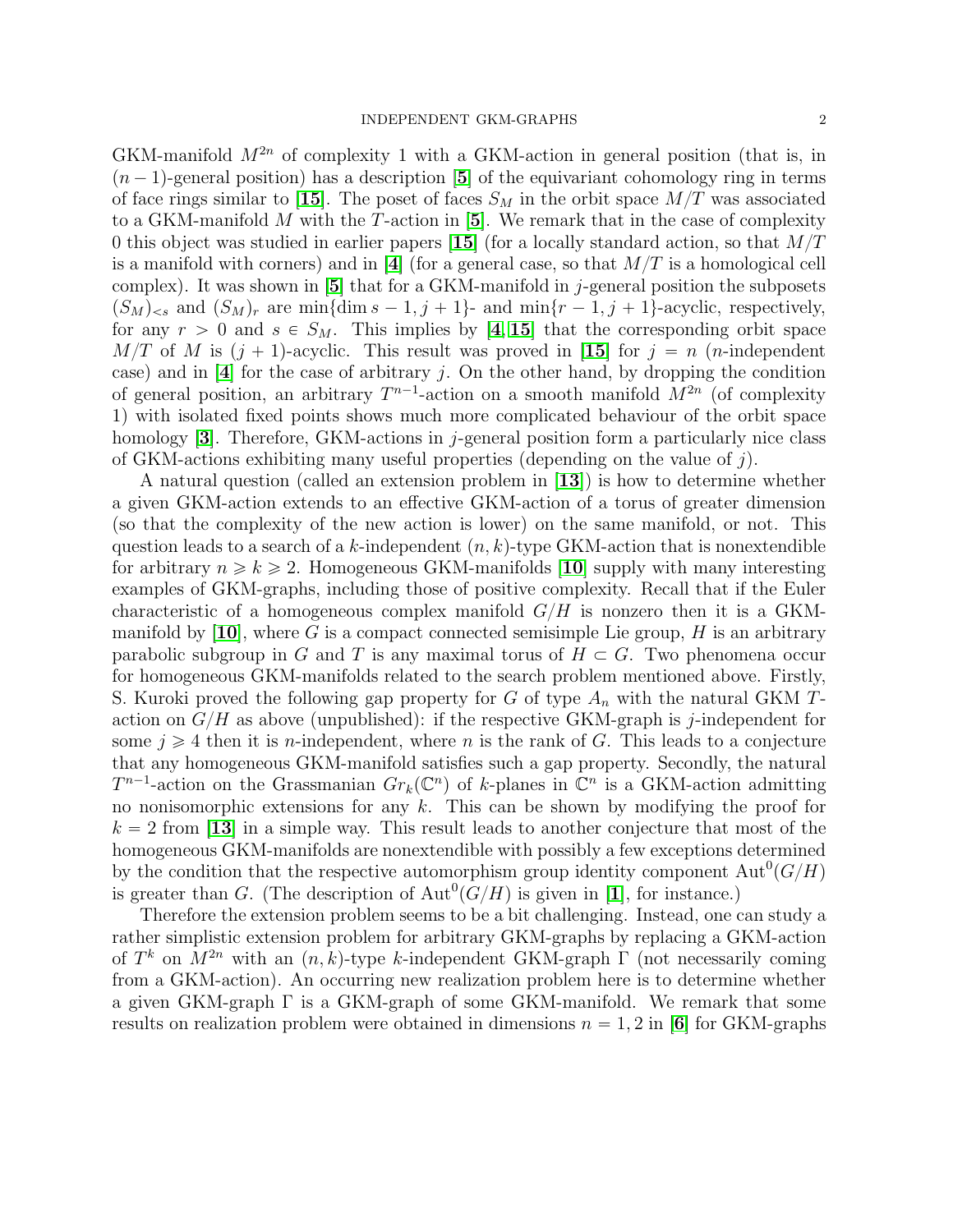(in terms of conditions given by the ABBV localization formula), and for GKM-orbifolds in dimension  $n = 2$  in [[7](#page-19-8), Remark 4.13].

In this paper, we give new examples of non-realizable and non-extendible actions of different complexity. The precise statement is given in the following main theorem of this paper (see Theorem [5.6\)](#page-17-0).

<span id="page-2-0"></span>THEOREM 1. For any  $n \geq k \geq 3$  there exists an  $(n, k)$ -type GKM-graph  $\Gamma$  satisfying the following properties:

- (i) The GKM-graph  $\Gamma$  is k-independent;
- (ii) The GKM-graph  $\Gamma$  has no nontrivial extensions;
- (iii) The GKM-graph  $\Gamma$  is not realized by a GKM-action if  $n = k = 3$  or  $n \ge k \ge 4$ .

The necessary tools for the proof of Theorem [1](#page-2-0) are twofold. Firstly, in Section [2](#page-3-0) we give a sufficient criterion (Corollary [2.12\)](#page-6-0) of non-extendibility of any GKM-graph satisfying some condition formulated in terms of chords for a face in the GKM-graph. Secondly, in Section [3](#page-6-1) for any  $(j + 1)$ -independent GKM-manifold M with the corresponding GKM-graph Γ, we compare (Proposition [3.9\)](#page-7-0) some subposets in the face poset  $S_{\Gamma}$  of a GKM-graph Γ with the subposets in the face poset  $S_M$  of M. The obtained comparison implies (by [[5](#page-18-0)]) partial acyclicity for some subposets in  $S_{\Gamma}$ . In this case  $(S_{\Gamma})_{\leq \Xi}^{op}$  turns out to be a simplicial poset for any face  $\Xi$  of dimension not exceeding j in  $\Gamma$  (Proposition [3.14\)](#page-9-0). The respective Euler characteristic of the order complex for the poset  $(S_{\Gamma})_{\leq \Xi}^{op}$  is computed in terms of the corresponding f-numbers (Proposition [3.13\)](#page-9-1).

In Section [4](#page-9-2) we explicitly construct an example which is suitable for the proof of Theorem [1.](#page-2-0) Here is a brief outline of the construction. Firstly we introduce an infinite  $(d+1)$ -regular graph embedded into  $\mathbb{R}^d$ . We endow it with an axial function in order to obtain a torus graph  $\Gamma(d, 0)$ . We add to it edges and define the axial function agreeing to that of  $\Gamma(d, 0)$  causing the increase of the complexity for a GKM-graph. The resulting  $(d + 1 + r, d + 1)$ -type GKM graph  $\Gamma(d, r)$  is  $(d + 1)$ -independent. We remark that the definition of the axial function on  $\Gamma(d, r)$  is obtained by applying the decision method of Tarski [[18](#page-19-9)] to some Vandermonde matrices (Lemma [4.9\)](#page-12-0) and therefore it is implicit. The infinite GKM graph  $\Gamma(d, r)$  is periodic (invariant) with respect to the subgroup  $2^{r+1} \cdot \mathbb{Z}^d$  $\mathbb{Z}^d$  in the group of parallel translations in  $\mathbb{R}^d$ . The quotient  $\Gamma_{d+1}^{d+1+r} := \Gamma^{2^{r+1}}(d,r)$  of the GKM-graph  $\Gamma(d, r)$  by the group  $2^{r+1} \cdot \mathbb{Z}^d$  is shown to be a well-defined GKM-graph without multiple edges and loops.

In the concluding Section [5](#page-14-0) of this paper we prove that  $\Gamma_{d+1}^{d+1+r}$  satisfies all conditions of Theorem [1](#page-2-0) (where we put  $n = d + 1 + r$ ,  $k = n + 1$ ). We apply the results on acyclicity of face subposets in GKM-manifolds (in the case of complexity 0) from [[15](#page-19-4)] in order to prove non-realizability of the constructed GKM-graph  $\Gamma_{d+1}^{\tilde{d}+1+r}$  by studying the respective Euler characteristic (by the comparison results mentioned above). This argument relies on the explicit computation of face numbers in the torus graph  $\Gamma^a(d,0)$  (Lemma [5.4\)](#page-16-0). The nonextendibility is proved by using the method of chords mentioned above.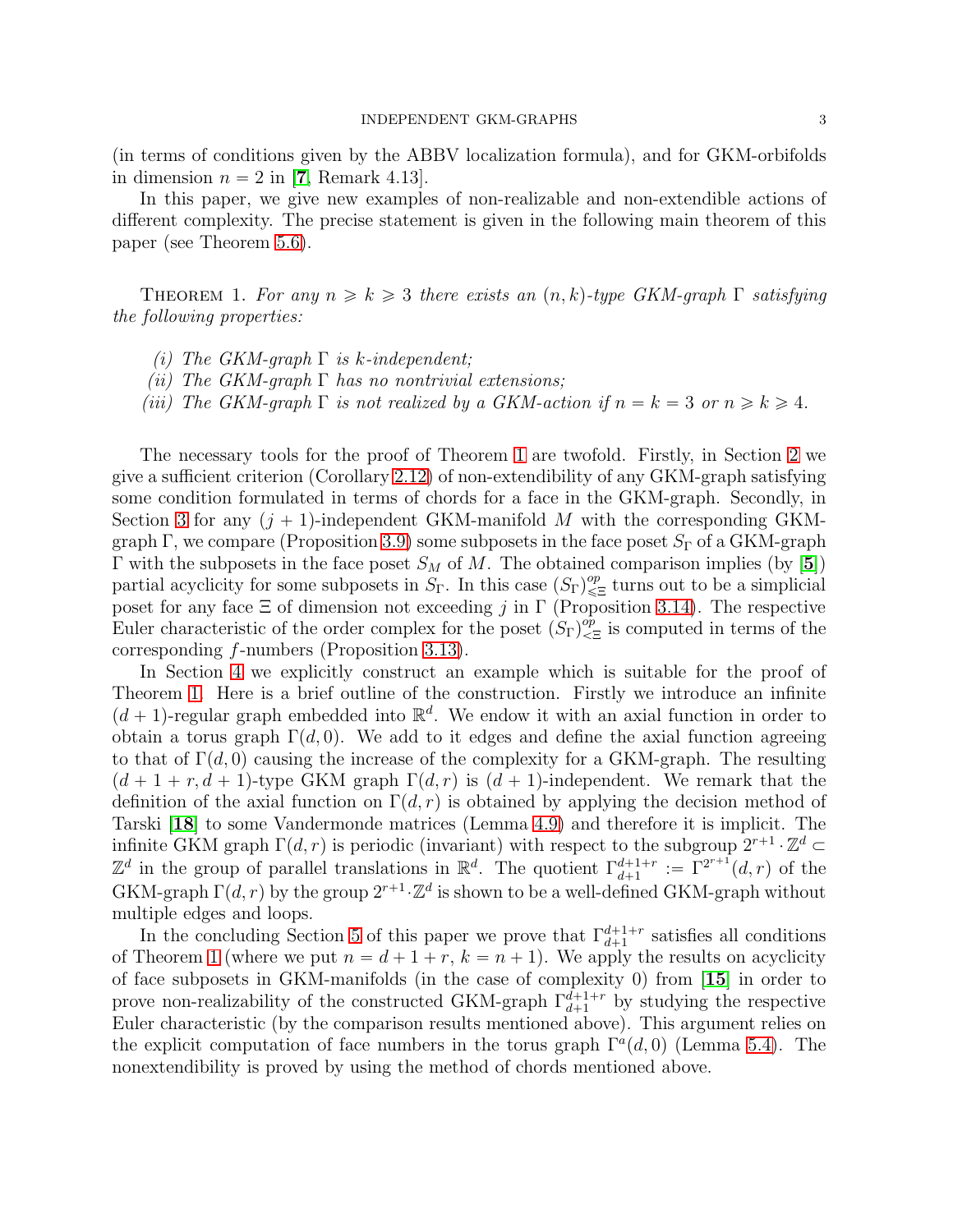## 2. An obstruction to a GKM-graph extension

<span id="page-3-0"></span>In this section we recall some definitions from GKM-theory (we follow the notation from  $[11]$  $[11]$  $[11]$  and  $[12]$  $[12]$  $[12]$ ). We introduce an obstruction to have extensions for a given GKM-graph in terms of chords.

<span id="page-3-1"></span>DEFINITION 2.1. [[11](#page-19-1)] A GKM-graph  $\Gamma$  is a triple  $((V, E), \nabla, \alpha)$  consisting of:

- a graph  $(V, E)$  with the set of vertices  $V \neq \emptyset$  and with the set of edges  $E \subseteq$  $V \times V \Delta(V)$ , where  $\Delta(V) := \{(v, v) | v \in V\} \subseteq V \times V$  and it is required that for an edge  $e = (u, v) \in E$  one has  $\overline{e} := (v, u) \in E;$
- a collection of bijections

$$
\nabla = \{ \nabla_e : \operatorname{star}_{\Gamma} i(e) \to \operatorname{star}_{\Gamma} t(e) \},
$$

such that the identity

$$
\nabla_e(e) = \overline{e},
$$

holds for any  $e \in E$ , where  $\text{star}_{\Gamma} i(e) := \{e \in E | i(e) = v\}$  is the star of  $\Gamma$  at  $i(e)$ ; • a function  $\alpha: E \to \mathbb{Z}^k$  satisfying the *rank condition* 

$$
\alpha \langle \Gamma \rangle := \mathbb{Z} \langle \alpha(e) | e \in \text{star}_{\Gamma}(v) \rangle = \mathbb{Z}^k,
$$

the opposite sign condition

$$
\alpha(\overline{e}) = -\alpha(e),
$$

and the congruence condition

$$
\alpha(\nabla_e(e')) = \alpha(e') + c_e(e')\alpha(e),
$$

for some integer  $c_e(e') \in \mathbb{Z}$  and for any  $e, e' \in E$  with a common source, and  $v \in V$ . The collection  $\nabla$  is called a *connection* of  $\Gamma$  and the function  $\alpha$  is called an *axial function* of Γ.

In this section we fix a GKM-graph  $\Gamma$  with the corresponding connected *n*-valent graph  $(V, E) = (V_{\Gamma}, E_{\Gamma})$ , axial function  $\alpha: E \to \mathbb{Z}^k$  on  $\Gamma$  and a connection  $\nabla$  on it.

DEFINITION 2.2. [[11](#page-19-1)] A connected r-regular subgraph  $\Xi$  of  $\Gamma$  is called an r-face (or a face) of  $\Gamma$ , if  $\nabla_e(e') \in E_{\Xi}$  holds for any  $e, e' \in E_{\Xi}$  such that  $i(e) = i(e')$  (in [[11](#page-19-1)] it is called a totally geodesic subgraph). Any edge  $e \in \text{star}_{\Gamma} v \setminus \text{star}_{\Xi} v$  is called a transversal edge to a face  $\Xi$  in  $\Gamma$ , where  $v \in V_{\Xi}$ . Let

$$
\alpha \langle \Xi \rangle = \alpha_v \langle \Xi \rangle := \mathbb{Z} \langle \alpha(e) | e \in \text{star}_{\Xi}(v) \rangle \subseteq \mathbb{Z}^k,
$$

be a span of a face  $\Xi$  in  $\Gamma$ , where  $\mathbb{Z}\langle \alpha(e)| e \in \text{star}_{\Xi}(v) \rangle$  denotes the  $\mathbb{Z}$ -linear span of vectors  $\alpha(e)$ , where e runs over star $\Xi(v)$ . The GKM-graph  $\Gamma$  is called a GKM-graph of  $(n, k)$ -type, if  $\Gamma$  is *n*-valent and the *rank*  $\text{rk } \alpha := \text{rk } \alpha \langle \Gamma \rangle$  of  $\alpha$  is equal to k.

REMARK 2.3. A face  $\Xi$  of a GKM-graph  $\Gamma$  becomes a well-defined GKM-graph by taking restrictions of the connection and of the axial function from  $\Gamma$  to  $\Xi$ . The span of the face  $\Xi$  is well defined because of the identity  $\alpha_p\langle\Xi\rangle = \alpha_q\langle\Xi\rangle$  for every  $p, q \in V_{\Xi}$  which immediately follows from the congruence condition.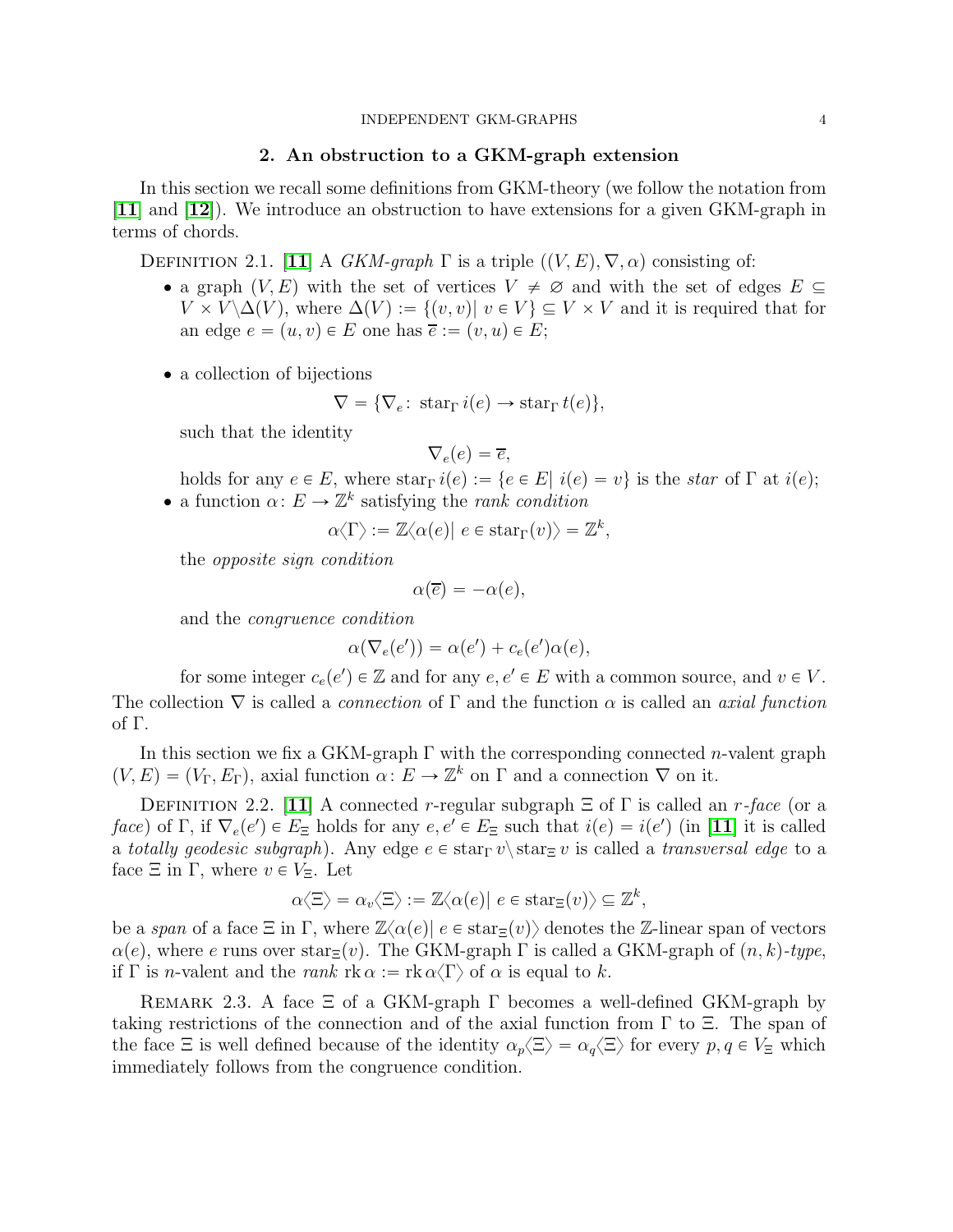DEFINITION 2.4. A GKM-graph  $\Gamma$  is called *j-complete* if for any  $v \in V$ , any integer  $i \leq j$  and any distinct edges  $e_1, \ldots, e_i \in \text{star}_{\Gamma}(v)$  there exists an *i*-face  $\Xi$  of  $\Gamma$  such that  $star_{\Xi}(v) = \{e_1, \ldots, e_i\}$  holds. An n-regular n-complete GKM-graph is called a *complete* GKM-graph. A GKM-graph  $\Gamma$  is called *j*-independent if for any  $v \in V$  and any distinct edges  $e_1, \ldots, e_i \in \text{star}_{\Gamma} v$  the values  $\alpha(e_1), \ldots, \alpha(e_i)$  of the axial function  $\alpha$  on  $\Gamma$  are linearly independent in  $\mathbb{Z}^k$ .

DEFINITION 2.5. Let  $\Xi$  be a face of Γ. We call a transversal edge  $e \in E_{\Gamma}$  to  $\Xi$  a chord of the face  $\Xi$ , if  $i(e), t(e) \in V_{\Xi}$ . If the face  $\Xi$  in  $\Gamma$  admits no chords then we call  $\Xi$  a chordless face of Γ.

<span id="page-4-4"></span>EXAMPLE 2.6. The standard  $T^2$ -action on the flag manifold  $\mathcal{F}l(3)$  is a GKM-action with the GKM-graph  $\Gamma$  of  $(3, 2)$ -type and with  $K_{3,3}$  as the underlying graph [[10](#page-19-2), p.40]. The GKM-graph  $\Gamma$  satisfies the opposite sign condition. It has five 2-faces (three 4-cycles and two 6-cycles). For any such 6-cycle 2-face  $\Xi$  the remaining 3 transversal edges in  $\Gamma$  are chords of Ξ.

<span id="page-4-2"></span>PROPOSITION 2.7. Let  $\Xi$  be a j-face of a  $(j+1)$ -complete GKM-graph  $\Gamma$ . Then for any chord  $e \in E_{\Gamma}$  of  $\Xi$  and any edge path  $\gamma = (e_1, \ldots, e_r)$  in  $\Xi$  such that  $i(\gamma) = i(e), t(\gamma) = t(e)$ , one has  $\Pi_{\gamma}e = \overline{e}$ , where by definition (see [[17](#page-19-11)])

$$
\Pi_{\gamma}: \ \operatorname{star}_{\Gamma}(i(\gamma)) \to \operatorname{star}_{\Gamma}(t(\gamma)), \quad \Pi_{\gamma}(e) := \nabla_{e_r} \circ \cdots \circ \nabla_{e_1}(e).
$$

**PROOF.** By the  $(j + 1)$ -completeness condition, there exists a  $(j + 1)$ -face  $\Phi$  of  $\Gamma$  such that  $\Xi$  and e belong to  $\Phi$ . Notice that  $\Pi_e(e) = \overline{e} \in \Phi$  holds by the definition. The definition of invariance also implies that  $\Pi_e(e) \in \text{star}_{\Phi}(t(\gamma)) \setminus \text{star}_{\Xi}(t(\gamma))$  holds. However,  $\text{star}_{\Phi}(t(\gamma)) \setminus \text{star}_{\Xi}(t(\gamma))$  has cardinality one, since  $\Xi$  and  $\Phi$  are j- and  $(j+1)$ -faces, respectively. Hence,

$$
star_{\Phi}(t(\gamma))\backslash star_{\Xi}(t(\gamma)) = {\overline{e}},
$$

holds. Observe that  $\Pi_{\gamma}(e) \in \text{star}_{\Phi}(t(\gamma)) \setminus \text{star}_{\Xi}(t(\gamma))$  holds by the definition of invariance, because  $\gamma$  belongs to  $\Xi$  by the condition. Therefore, we conclude that  $\Pi_{\gamma}(e) = \overline{e}$  holds. This proves the claim of the proposition.

<span id="page-4-3"></span>**PROPOSITION** 2.8. For a chord  $e \in E_\Gamma$  of a face  $\Xi$  in  $\Gamma$  suppose that there exists an edge path  $\gamma$  in  $\Xi$  such that  $i(\gamma) = i(e), t(\gamma) = t(e)$  and  $\Pi_{\gamma}e = \overline{e}$  hold. Then one has  $2\alpha(e) \in \alpha\langle \Xi \rangle$ .

**PROOF.** Let  $\gamma = (e_1, \ldots, e_r)$ . Notice that one has  $\Pi_{\gamma_{i-1}} e_i \in E_{\Xi}$ , because  $\Xi$  is a face in Γ, where  $\gamma_i := (e_1, \ldots, e_i)$  and  $\gamma_0 := i(\gamma), i = 1, \ldots, r$ . Hence,  $\alpha(\Pi_{\gamma_{i-1}} e_i) \in \alpha \langle \Xi \rangle$  holds for any  $i = 1, \ldots, r$ . One deduces the identity

<span id="page-4-1"></span>(2.1) 
$$
\alpha(\Pi_{\gamma}e) = \alpha(e) + \sum_{i=1}^{r} c_{e_i}(\Pi_{\gamma_{i-1}}e) \cdot \alpha(\Pi_{\gamma_{i-1}}e_i),
$$

from the congruence condition. We conclude that

<span id="page-4-0"></span>(2.2) 
$$
\alpha(\Pi_{\gamma}e) - \alpha(e) \in \alpha \langle \Xi \rangle,
$$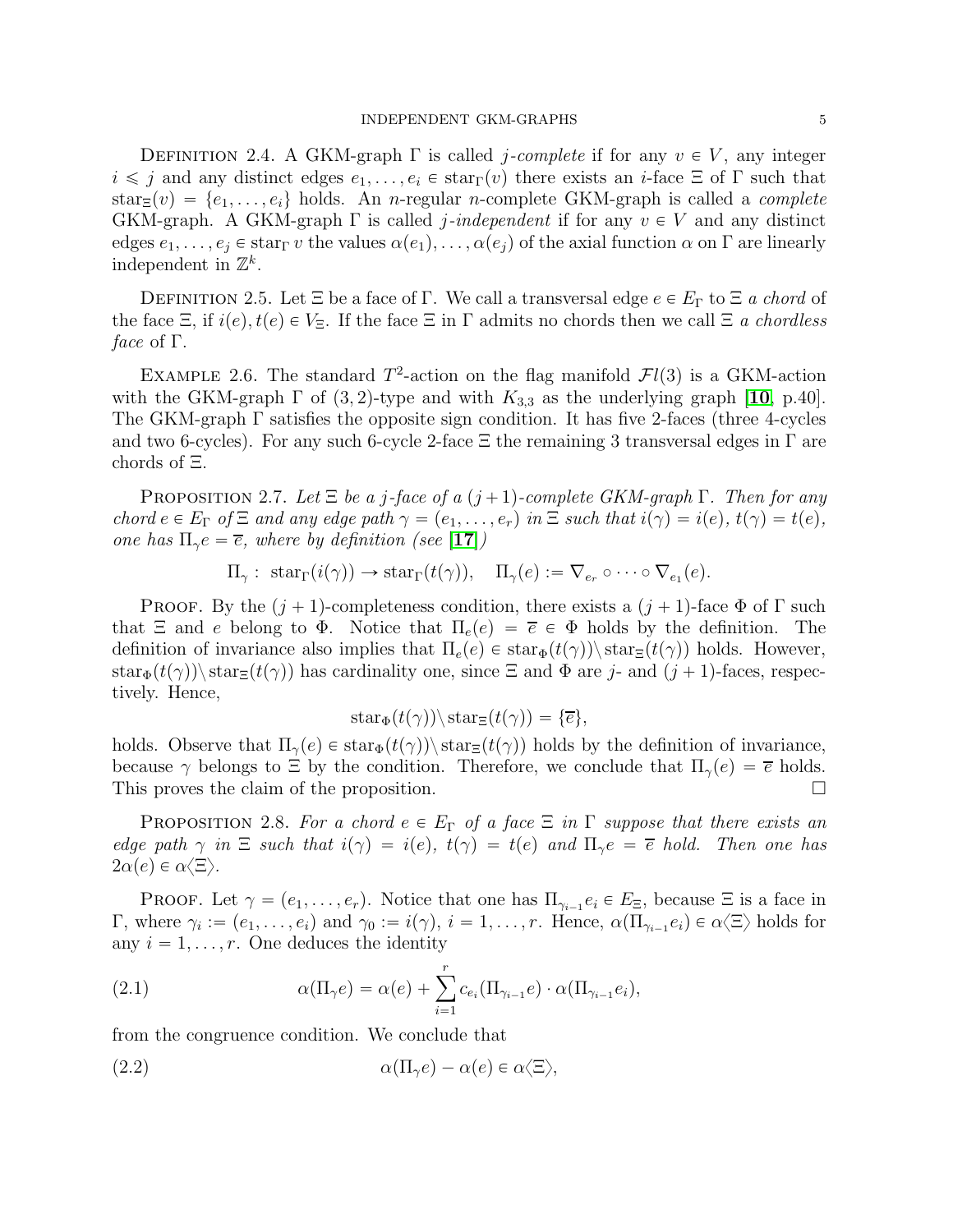holds. Notice that the identities  $\alpha(\bar{e}) = -\alpha(e), \alpha(\bar{e}) = \alpha(\Pi_{\gamma}e)$  hold. Together with the inclusion [\(2.2\)](#page-4-0) this implies the claim of the proposition.

<span id="page-5-0"></span>PROPOSITION 2.9. Suppose that the underlying graph of  $\Gamma$  has finitely many vertices. Then, if  $\Gamma$  is  $(j + 1)$ -independent, then  $\Gamma$  is j-complete, where  $j \in \mathbb{Z}$ .

**PROOF.** Fix a nonzero integer  $s \leq j$ . Let  $E' := \{e_1, \ldots, e_s\}$  be an s-element set of some mutually different edges in  $\Gamma$  with a common origin v. In order to prove the claim it is enough to construct an s-face  $\Xi$  in  $\Gamma$  such that the inclusion

$$
(2.3) \t\t\t E' \subseteq E_{\Xi},
$$

holds. We give the inductive definition as follows:

$$
P_{i+1} := P_i \cup \{\Pi_e e' \mid e, e' \in P_i\}, \ P_0 := E', \ i \geq 0.
$$

By the definition, the filtration  $P_0 \subseteq P_1 \subseteq \cdots$  is bounded by the finite set  $E_\Gamma$  from above. Hence, there exists  $N \in \mathbb{N}$  such that  $P_i = P_N$  holds for any  $i \ge N$ . Define the subgraph  $\Xi$ in Γ by the formulas

$$
V_{\Xi} := \{i(e) | e \in P_N\}, E_{\Xi} := P_N.
$$

The set  $P_N$  is closed under reversion of an edge operation, because  $\Pi_e(e) = \overline{e} \in P_{i+1}$  holds for any  $e \in P_i$ . By the condition, for any  $e, e' \in P_N$  there exists an edge path  $\gamma \subseteq \Xi$  such that  $i(\gamma) = i(e)$  and  $t(\gamma) = i(e')$  holds. Hence, Ξ is a connected subgraph in Γ. It follows from the definition that  $\Xi$  is a face of  $\Gamma$ . It remains to show that  $\Xi$  is an s-face. Assume the contrary. Then there exists  $e \in \text{star}_{\Xi}(v) \backslash E'$ . It follows from the definition that there exist  $i = 1, ..., s$  and  $\gamma \subseteq \Xi$  such that  $i(\gamma) = t(\gamma) = v$  and

$$
\Pi_{\gamma}(e') = e,
$$

holds. It follows from the formula [\(2.1\)](#page-4-1) that

$$
\alpha(\Pi_{\gamma}(e')) \in \mathbb{Z}\langle \alpha(e_j)| j=1,\ldots,s\rangle.
$$

Hence, the collection of  $s + 1$  vectors  $\alpha(e), \alpha(e_i), j = 1, \ldots, s$ , is linearly dependent. However, this contradicts the condition of  $(j + 1)$ -independency of Γ, because  $s \leq q$ . We conclude that  $\Xi$  is an s-face, which proves the claim of the proposition.

COROLLARY 2.10. Suppose that the underlying graph of  $\Gamma$  has finitely many vertices. Then, if  $\Gamma$  is a  $(j + 2)$ -independent (n-independent, respectively) GKM-graph for some  $j \in \mathbb{Z}$ , then any r-face (face, respectively) of  $\Gamma$  is chordless, where  $r = 1, \ldots, j$ .

**PROOF.** Assume the contrary. Then there exist an r-face  $\Xi$  of  $\Gamma$  and its chord e, where  $r \leq j$ . One has  $2\alpha(e) \notin \alpha \langle \Xi \rangle$ , because  $\Gamma$  is  $(j + 2)$ -independent and  $\Xi$  is r-regular, where  $r \leq j$ . By Proposition [2.9,](#page-5-0)  $\Gamma$  is  $(j + 1)$ -complete. Then one can apply Propositions [2.7](#page-4-2) and [2.8](#page-4-3) in order to obtain  $2\alpha(e) \in \alpha\langle \Xi \rangle$ . This contradiction proves the first claim of the corollary. The proof of the second claim is similar to the proof of the first claim.  $\Box$ 

DEFINITION 2.11. Let  $\Gamma'$ ,  $\Gamma$  be two GKM-graphs with the same underlying graph  $(V, E)$ , the same connection  $\nabla$ , with the axial functions  $\alpha'$ ,  $\alpha$  taking values in  $\mathbb{Z}^{k'}$  and  $\mathbb{Z}^k$ , respectively. The GKM-graph Γ' is called an *extension* of Γ (see [[13](#page-19-6)]), if there exists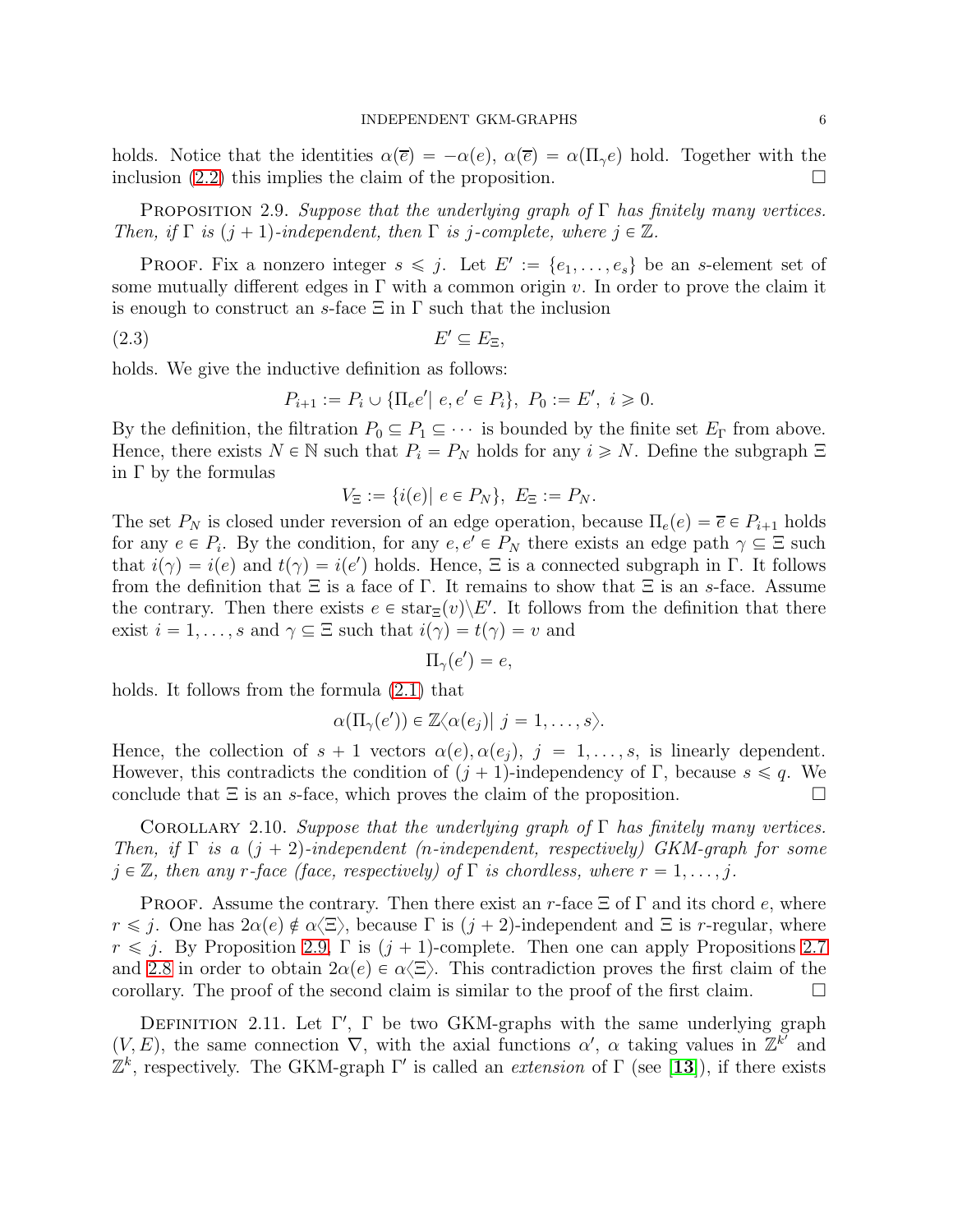an epimorhism  $p: \mathbb{Z}^{k'} \to \mathbb{Z}^k$  such that  $p(\alpha'(e)) = \alpha(e)$  holds for any  $e \in E$ . We say that an  $(n, k)$ -type GKM-graph Γ has no nontrivial extensions if for any  $s > 0$  it does not admit an extension to an  $(n, k + s)$ -type GKM-graph. (This terminology was proposed by S. Kuroki.)

The next corollary is a principal tool for the proof of Theorem [1.](#page-2-0)

<span id="page-6-0"></span>COROLLARY 2.12. Suppose that the underlying graph of  $\Gamma$  has finitely many vertices. Then, if  $\Gamma$  is a  $(k + 1)$ -complete GKM-graph and there exists a k-face  $\Xi$  of  $\Gamma$  such that any transversal edge  $e \in E_{\Gamma}$  to  $\Xi$  is a chord for  $\Xi$ , then  $\Gamma$  has no nontrivial extensions.

**PROOF.** Suppose that there exists an extension of  $\alpha$  to an axial function  $\tilde{\alpha}$  of rank  $k + s$  for some  $s > 0$ . Choose a vertex  $v \in V_{\Xi}$ . Then it follows from the condition by Propositions [2.7](#page-4-2) and [2.8](#page-4-3) that  $2\tilde{\alpha}(e) \in \tilde{\alpha}(\Xi)$  holds for any edge  $e \in \text{star}_{\Gamma}(v)$ . Hence,  $k + s = \text{rk } \tilde{\alpha} = \text{rk } \tilde{\alpha} \langle \Xi \rangle$ . However, by definition  $\text{rk } \tilde{\alpha} \langle \Xi \rangle \leq k$ . This contradiction proves the claim. claim.  $\Box$ 

## 3. Face posets of a GKM-graph and of a GKM-manifold

<span id="page-6-1"></span>In this section we continue to recall some basic notions of GKM-theory and of the related [[5](#page-18-0), [14](#page-19-5)] posets  $S_M$ ,  $S_{\Gamma}$  of faces arising from the orbit space  $M/T$  and from the GKM-graph  $\Gamma$  of a given GKM-manifold M with the T-action, respectively. We compare some specific simplicial subposets in  $S_M$ ,  $S_{\Gamma}$  under assumption of j-general position for M. After that we recall the P.Hall formula for the Euler characteristic of an order complex for a finite simplicial poset which is used later in the text.

DEFINITION 3.1. [[5](#page-18-0),[14](#page-19-5)] For a GKM-graph  $\Gamma$  the collection  $S_{\Gamma}$  of all faces in  $\Gamma$  is called a face poset of the GKM-graph  $\Gamma$  with the partial order given by inclusion of faces in  $\Gamma$ .

Due to [[15](#page-19-4), Lemma 2.1] one can give the following definition of a GKM-manifold that is equivalent to the standard one (e.g. see [[11](#page-19-1)]).

DEFINITION 3.2. [[9](#page-19-0), [11](#page-19-1), [15](#page-19-4)] A smooth manifold  $M^{2n}$  with an effective action of  $T^k$  =  $(S^1)^k$  is called a *GKM-manifold* if the following conditions hold:

- the set of  $T^k$ -fixed points  $M^T$  in M is finite and nonempty;
- the tangent weights of the  $T^k$ -action at any  $x \in M^T$  are pairwise linearly independent;
- all odd cohomology groups of M vanish, i.e. one has  $H^{odd}(M; \mathbb{Z}) = 0$ .

Remark 3.3. To any complex GKM-manifold one associates a GKM-graph, e.g. see [[12](#page-19-10)]. We notice that for an arbitrary GKM-manifold the opposite sign condition is in general satisfied only up to a sign. We also remark that it is possible to have loops and multiple edges for a GKM-action. In this paper we restrain from considering such torus actions and we use a restricted definition of a GKM-graph (where it is a simple graph). Let  $T'$  and  $T$  be two GKM-actions of tori on the same manifold  $M$ . The action of  $T'$  is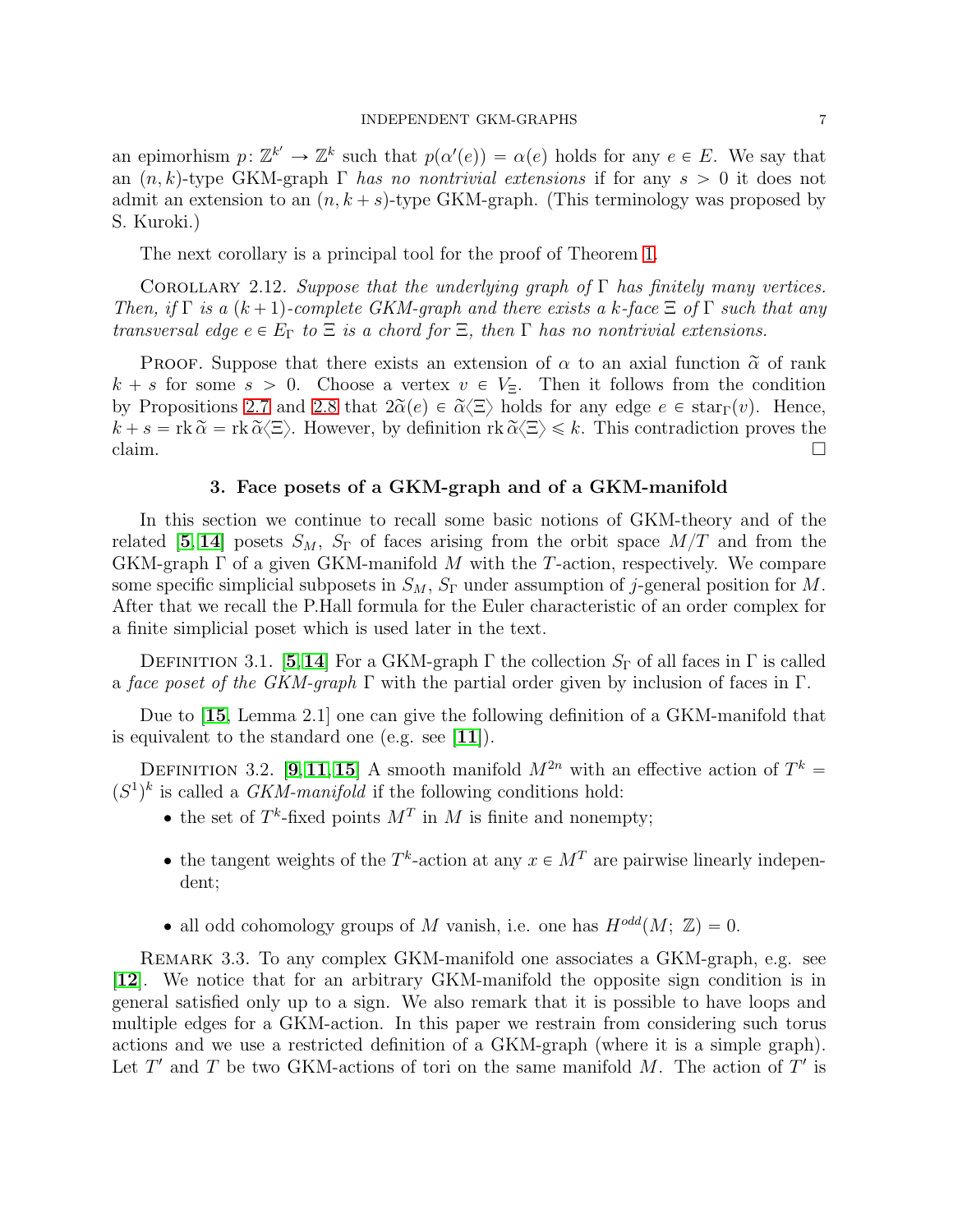called an *extension* of the action T on M if there is a group monomorphism  $\pi: T \to T'$ that is equivariant with respect to these torus actions. In other words, the T-action is the restriction of the  $T'$ -action. The epimorphism

$$
p: \mathbb{Z}^{k'} \cong \text{Hom}(T', S^1) \to \text{Hom}(T, S^1) \cong \mathbb{Z}^k
$$
,

corresponding to  $\pi$  induces the extension of the GKM-graphs  $\Gamma'$ ,  $\Gamma$  corresponding to the  $T'$ - and the  $T$ -action, respectively.

EXAMPLE 3.4. The natural  $T^2$ -action on  $\mathcal{F}l_3$  has no notrivial extensions by proving that for the corresponding GKM-graph by Corollary [2.12](#page-6-0) (see Example [2.6\)](#page-4-4). This fact may also be easily obtained by the results of [[13](#page-19-6)], or by studying the automorphism group of the homogeneous space  $\mathcal{F}l_3$  (in a different category of complex-analytic torus actions).

Consider a GKM-action of  $T = T^k$  on  $M = M^{2n}$ .

DEFINITION 3.[5](#page-18-0). [5] For a smooth T-action on  $M$ , consider the canonical projection  $p: M \to Q := M/T$  to the respective orbit space, and let

(3.1) 
$$
Q_0 \subset Q_1 \subset \cdots \subset Q_k = Q
$$

$$
Q_i := p(M_i), \ M_i = \{x \in M : \dim Tx \leq i\},
$$

be the filtration on the orbit space  $Q$ , where  $Tx$  denotes the T-orbit of x in M. The closure of a connected component of  $Q_i \backslash Q_{i-1}$  is called an *i-face* (or a *face*) F of Q if it contains at least one fixed point.

DEFINITION 3.6. [[5](#page-18-0)] The poset of faces for the GKM-manifold M is the poset  $S_M$  of faces of nonnegative dimension ordered by inclusion in the orbit space Q of the T-manifold M.

Recall that a topological space X is called j-acyclic if  $\tilde{H}^i(X) = 0$  holds for any  $i \leq j$ , and *acyclic*, if  $\tilde{H}^*(X) = 0$  holds. Let  $S_M$  be the poset of faces for a GKM-manifold M. Let  $S_{\Gamma}$  be the poset of faces of nonnegative dimension (ordered by inclusion) of a GKM-graph Γ. We need the following particular case of a theorem from [[5](#page-18-0)].

<span id="page-7-2"></span>THEOREM 3.7. [[5](#page-18-0), Theorem 1] For any GKM-manifold  $M$  of complexity 0 in n-general position (that is,  $k = n$  holds) the  $(n - 1)$ -dimensional poset  $\overline{S_M^{op}}$  is  $(n - 2)$ -acyclic, where  $n \geqslant 2$ .

<span id="page-7-1"></span>LEMMA 3.8. [[5](#page-18-0), p.5, Lemma 2.9] The full preimage  $M_F = p^{-1}(F)$  of any face  $F \subseteq Q$ is a smooth submanifold in M called a face submanifold in M.

The claim of the following proposition is reminiscent to [[5](#page-18-0), Lemma 3.8] (although not quite the same).

<span id="page-7-0"></span>PROPOSITION 3.9. For a GKM-manifold M in  $(j + 1)$ -general position for some  $j \geq 1$ the following claims hold.

(i) For any  $q \leq j$ , any q-face  $\Xi$  in  $\Gamma$  is an equivariant 1-skeleton of a face submanifold in M and the GKM-graph  $\Xi$  is a torus graph.

(ii) The span  $\alpha \langle \Xi \rangle$  of  $\Xi$  splits off as a direct factor in  $\mathbb{Z}^k$ .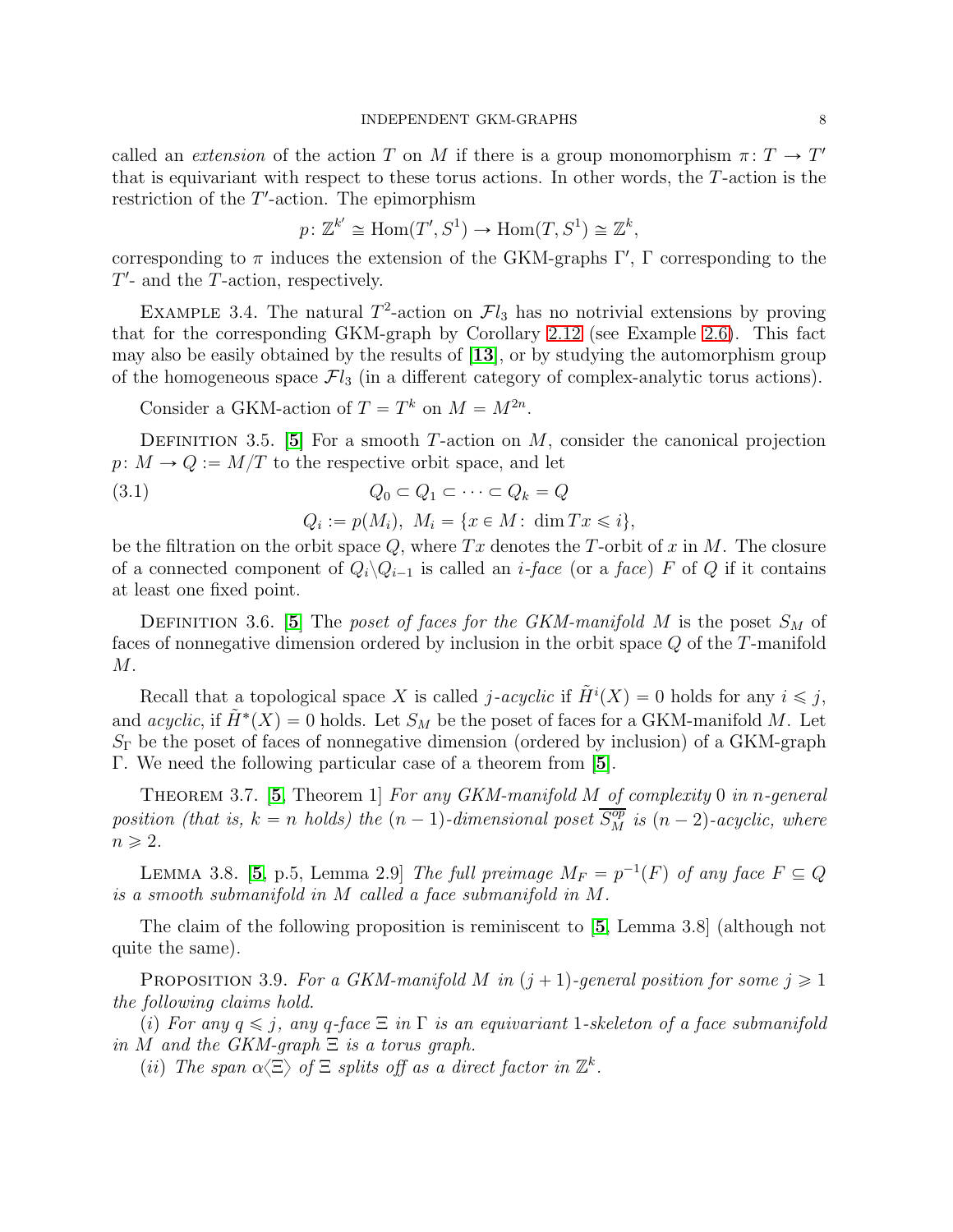(iii) The posets  $(S_M)_{\leq s(\Xi)}$  and  $(S_{\Gamma})_{\leq \Xi}$  are isomorphic for any face  $\Xi$  of  $\Gamma$  such that  $\dim \Xi \leq j$ , where  $s(\Xi)$  is the face in M corresponding to  $\Xi$  by (i).

**PROOF.** Choose  $v \in V_{\Xi}$  and let  $\text{star}_{\Xi}(v) = \{e_1, \ldots, e_q\}$ . Let G be a closed subgroup in T corresponding to the sublattice  $L := \mathbb{Z}\langle \alpha_i | i = 1, \ldots, q \rangle$  in  $\mathbb{Z}^k$ , where  $\alpha_i := \alpha(e_i)$ . Let  $G_0$ be the identity component (in particular, a torus) of G. Notice that the sublattice  $L_0 \subset \mathbb{Z}^k$ corresponding to the subtorus  $G_0 \subset T$  splits off as a direct factor in  $\mathbb{Z}^k$  and that there is a lattice embedding  $L \subseteq L_0$  of a finite index. The connected component Y of  $M^{G_0}$  such that  $v \in Y$  is a smooth manifold with effective T'-action by Lemma [3.8,](#page-7-1) where  $T' := T/G_0$ . Notice that  $Y^{T'} \subseteq M^T$ . The set of weights  $\beta_1, \ldots, \beta_r$  of the T'-action on Y at v embed to the set of weights of the T-action on M at v. One has  $\mathbb{Z}\langle \beta_j | j = 1, \ldots, r \rangle = L_0$ . Hence,  $\beta_j, \alpha_1, \ldots, \alpha_q$  are linearly dependent for any  $j = 1, \ldots, r$ . Then by linear independence condition we conclude that  $\{\beta_1, \ldots, \beta_r\} = \{\alpha_1, \ldots, \alpha_q\}$  holds. Therefore, dim  $Y = 2q$ , Y is a GKM-manifold, its equivariant 1-skeleton  $Y_1$  is a GKM-graph  $\Xi$  of type  $(q, q)$  and  $\Xi$  is a face of the GKM-graph Γ. Notice that this implies  $L = L_0$ . Hence, the claims *(i)*, *(ii)* are proved. By the definition, one has  $(S_M)_{\leq s} \subseteq (S_{\Gamma})_{\leq s}$ . The inverse inclusion holds by *(i)*. This proves *(iii)*. The proof is complete.

Let  $P$  be a finite poset  $[2]$  $[2]$  $[2]$ . Recall the following definitions.

DEFINITION 3.10. [[2](#page-18-4)] The *order complex* of a finite poset P is the simplicial complex

$$
\Delta(P) := \{ \sigma = \{I_1, I_2, \dots, I_{k+1} \} \in 2^P | I_1 < I_2 < \dots < I_{k+1}, \ k \geq 0 \},
$$

on the vertex set  $P$  consisting of chains of increasing elements in  $P$ . By definition the q-faces of a simplex  $\sigma$  are  $I_{i_1} < I_{i_2} < \cdots < I_{i_{q+1}}$ , where  $1 \leq i_1 < \cdots < i_{q+1} \leq k$  are arbitrary numbers (i.e. the chains obtained by dropping the elements of  $\sigma$ ),  $0 \leq \alpha \leq k$ .

DEFINITION 3.11. [[2](#page-18-4)] The poset P with the least element  $\hat{0}$  is called a *simplicial poset* if the subposet  $\left[0, x\right]$  of P is a Boolean lattice for any  $x \in P$ . For any element x of a simplicial poset P a length  $l(x)$  of x is the length of a maximal chain in  $[0, x]$ . Here  $l(\hat{0}) := 0$ . Define the *dimension* of a simplicial poset P to be the number dim  $P := \dim \Delta(P) = \max_{x \in P} l(x)$ . For a simplicial poset  $P$  let

$$
f_i(P) := |\{x \in P \mid l(x) = i + 1\}|,
$$

be the number of elements in P of length  $i + 1$ , where  $i \ge 0$ . In particular,  $f_{-1}(P) = 1$ .

REMARK 3.12. The poset  $S_{\Gamma}^{op}$  has the least element  $\Gamma$  by the definition and is therefore acyclic. For a torus action with a dense open orbit the poset  $S_M^{op}$  has the least element and is contractible, too. However, for an arbitrary T-action on M the poset  $S_M^{op}$  is neither acyclic nor simplicial, in general. This is due to the fact that the orbit space  $Q$  is a homological cell complex and the group isomorphism  $H^*(\Delta(S_M)) \cong H^*(Q)$  holds, e.g. see [[15](#page-19-4), Proposition 5.14]. For instance, it can be checked for the  $T^2$ -action on  $\mathcal{F}l(3)$  (Example [2.6\)](#page-4-4) that the corresponding orbit space is homeomorphic to a sphere  $Q \cong S^4$  $Q \cong S^4$ , e.g. see [4].

In the following we need the following well-known Philip Hall's theorem.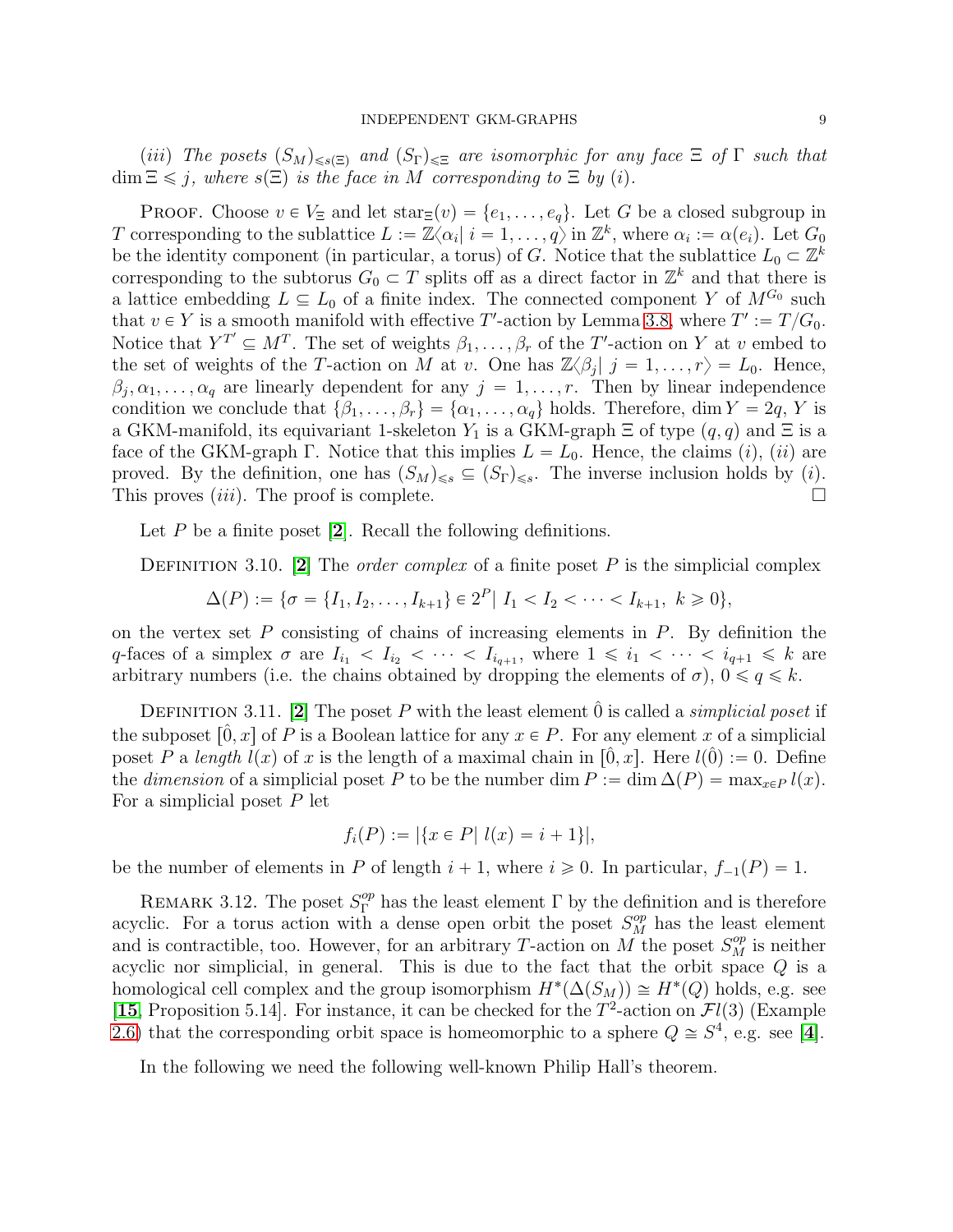<span id="page-9-1"></span>PROPOSITION 3.13. [[16](#page-19-12), Proposition 6] Let S be a simplicial poset of dimension d. Then the Euler characteristic  $\tilde{\chi}(\Delta(\overline{S}))$  of the order complex for  $\overline{S} := S\backslash\hat{0}$  in the reduced simplicial homology  $\tilde{H}_*(\Delta(\overline{S}))$  is given by the formula:

$$
\tilde{\chi}(\Delta(\overline{S})) = \sum_{i=-1}^{d-1} (-1)^i f_i(S).
$$

The computation of Euler characteristic for certain face subposets in  $S_{\Gamma}$  for a j-complete GKM-graph Γ is possible (by using Proposition [3.13\)](#page-9-1) due to the following proposition.

<span id="page-9-0"></span>PROPOSITION 3.14. Let  $\Gamma$  be a j-complete GKM-graph for some  $j \geq 1$ . Then for any j-face  $\Xi$  of  $\Gamma$  the poset  $(S_{\Gamma})_{\leq \Xi}^{op}$  is a simplicial poset of dimension dim  $\Xi$ . In particular, for any  $\Omega \in (S_{\Gamma})^{op}_{\leq \Xi}$  one has  $l(\Omega) = j - \dim \Omega$  in  $(S_{\Gamma})^{op}_{\leq \Xi}$ , and  $f_i((S_{\Gamma})^{op}_{\leq \Xi})$  is equal to the number of  $(j - i - 1)$ -dimensional faces in  $(S_{\Gamma})_{\leq \Xi}$ .

PROOF. In order to prove the claim of the proposition it is enough to show that for any face  $\Omega$  in  $\Xi$  the poset  $\lceil \Omega, \Xi \rceil = {\Phi \in S_{\Gamma} | \Omega \subseteq \Phi \subseteq \Xi }$  is isomorphic to the poset of faces in  $\Delta^{j-\dim\Omega}$ . Let  $v \in V_\Omega$ . Since the connection of  $\Gamma$  is j-independent, any face  $\Phi \in [\Omega, \Xi]$  is uniquely determined by the collection  $C(\Phi)$  of dim  $\Phi$  – dim  $\Omega$  mutually different elements from star<sub> $\Xi$ </sub> v\star<sub> $\Omega$ </sub> v, and vice versa. Moreover, for any  $\Phi_1$ ,  $\Phi_2 \in [\Omega, \Xi]$  one has  $\Phi_1 \subseteq \Phi_2$  iff  $C(\Phi_1) \subseteq C(\Phi_2)$ . This implies the necessary claim. The proof is complete.

# 4. A periodic GKM-graph and its quotient

<span id="page-9-2"></span>In this section we give a detailed construction of the GKM-graph suitable for the proof of Theorem [1](#page-2-0) and study some of its properties.

CONSTRUCTION 4.1 (Graph  $\Gamma'$ ). Let  $I_R^d(x)$  be the edge graph of the cube

$$
\mathbb{I}_R^d(x) := \{ y = (y_1, \dots, y_d) \in \mathbb{R}^d | |x_i - y_i| \le R \},\
$$

with center at  $x = (x_1, \ldots, x_d) \in \mathbb{R}^d$  and with edges of length 2R. For any  $d \geq 1$  we define the graph  $\Gamma' = \Gamma'(d)$  embedded into  $\mathbb{R}^d$  as the union of the following graphs:

- (i) Graph  $I_{1/6}^d(x)$ , where x runs over all points  $\mathbb{Z}^d \subset \mathbb{R}^d$  with integral coordinates;
- (ii) Graph  $I_{1/6}^d(x+\frac{1}{2})$  $\frac{1}{2} \cdot (1, \ldots, 1)$ , where x runs over  $\mathbb{Z}^d$ ;
- (iii) A diagonal, that is, an edge of the form

$$
D(x, u) := (x + \frac{1}{6} \cdot \sum_{i=1}^{d} (-1)^{u_i} e_i, \ x + \frac{1}{3} \cdot \sum_{i=1}^{d} (-1)^{u_i} e_i),
$$

(and its inverse), where x runs over  $\mathbb{Z}^d$ ,  $u = (u_1, \ldots, u_d)$  runs over  $\{\pm 1\}^d$ , and  $e_1, \ldots, e_d$  is the standard basis of  $\mathbb{R}^d$ .

Notice that the graph  $\Gamma'$  is a  $(d+1)$ -regular connected graph with infinite set of vertices. We call a *cubical subgraph* any subgraph in  $\Gamma'$  of the form  $I_{1/6}^d(x)$ , where  $x \in L_d :=$  $\mathbb{Z}^d \sqcup (\mathbb{Z}^d + \frac{1}{2})$  $(\frac{1}{2}(1,\ldots,1)) \subset \mathbb{R}^d$ . For any vertex  $v \in V_{\Gamma'}$  denote by Cube $(v)$  a unique cubical subgraph in  $\Gamma'$  such that  $v \in V_{\text{Cube}(v)}$  holds.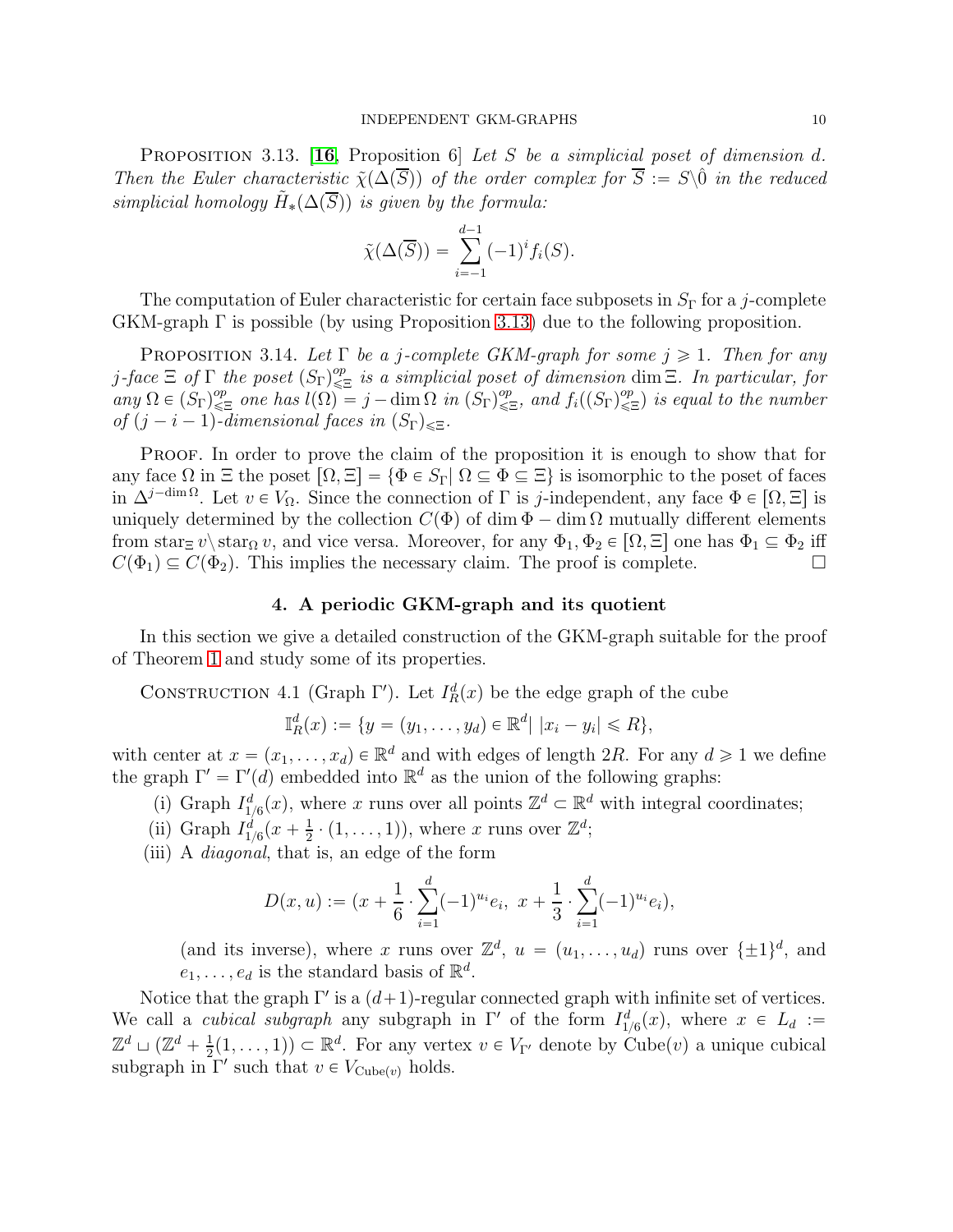<span id="page-10-0"></span>CONSTRUCTION 4.2 (Functions  $\varepsilon_j^i$ ). For any  $d \geq 1$  define the functions  $\varepsilon_i^j$  $i<sup>j</sup>: V_{\Gamma'} \rightarrow {\pm 1},$ where  $i = 1 \ldots, d + 1$  and  $j \in \mathbb{N}$ . For any  $x = (x_1, \ldots, x_d) \in \mathbb{Z}^d$  and any vertex y of  $I^d_{1/6}(x)$ let

<span id="page-10-1"></span>(4.1) 
$$
\varepsilon_i^j(y) := (-1)^{\lfloor \frac{x_i}{2^{j-1}} \rfloor}; \ i = 1, \dots, d; \ j \in \mathbb{N}.
$$

By definition, the function  $\varepsilon_i^j$  $\frac{1}{i}$  is then uniquely defined by taking the same values on the vertices of any diagonal of  $\Gamma'$ , where  $i = 1, \ldots, d$  and  $j \in \mathbb{N}$ . Define

(4.2) 
$$
\varepsilon_{d+1}^j(y) := (-1)^{\lfloor \frac{y_1}{2^{j-1}} \rfloor},
$$

for any vertex  $y = (y_1, \ldots, y_d) \in \mathbb{Z}^d$  of  $\Gamma$ .

CONSTRUCTION 4.3 (Graph Γ). For any  $d \ge 1$  and  $r \ge 0$  let  $\Gamma = \Gamma(d, r)$  be the graph obtained from  $\Gamma'(d)$  by adding the edges  $E_j(v) := (v, v')$ , where  $v' = v + 2^{j-1} \cdot (1, \ldots, 1)$ , where j runs over  $1, \ldots, r$  and v runs over the subset of elements  $u = (u_1, \ldots, u_d) \in V_{\Gamma'}$ such that  $(-1)^{\left|\frac{\sum_i u_i}{2^{j-1}}\right|} = 1$  holds.

Notice that the graph  $\Gamma$  is a  $(d + 1 + r)$ -valent connected graph with infinite set of vertices, and that  $V_{\Gamma} = V_{\Gamma'}$  holds (see Figure [3,](#page-16-1) [4\)](#page-16-2).

<span id="page-10-2"></span>CONSTRUCTION 4.4 (Axial function  $\alpha$  on  $\Gamma$ ). Fix a collection of integers  $t_1, \ldots, t_r \in \mathbb{Z}$ . Let  $\alpha\colon E_{\Gamma}\to\mathbb{Z}^{d+1}, \ \alpha=\alpha(d,r,t_1,\ldots,t_r)$  be the function taking value  $\alpha(D(x,u))=e_{d+1}$ for any  $x \in \mathbb{Z}^d$  and any  $u \in \{\pm 1\}^d$ . By definition, for any  $e \in E_{I^d_{1/6}(x)}$  let  $\alpha(e)$  be the inner (outer, respectively) normal of the unit length for the corresponding to e facet of the cube  $\mathbb{I}_{1/6}^d(x)$  in  $\mathbb{R}^d$  if  $x \in \mathbb{Z}^d$  (if  $x \in L_d \backslash \mathbb{Z}^d$ , respectively). For any diagonal  $e = D(x, u)$ , where  $x \in \mathbb{Z}^d$  and  $u \in {\{\pm 1\}}^d$ , let  $\alpha(e) = e_{d+1}$ ,  $\alpha(\overline{e}) = -e_{d+1}$ . In particular, one has  $\alpha(e) \in {\pm e_1, \ldots, \pm e_{d+1}}$  for any  $e \in E_{\Gamma'}$  (see Figure [1\)](#page-13-0). For any  $v \in V_{\Gamma}$  let

<span id="page-10-3"></span>(4.3) 
$$
\alpha(E_j(v)) = \sum_{i=1}^{d+1} \varepsilon_i^j(v) t_i^{j-1} w_i(v),
$$

for any  $j \in \mathbb{N}$ , where  $\{w_1(v), \ldots, w_{d+1}(v)\}$  are the values of  $\alpha$  on  $star_{\Gamma'}(v)$  denoted in such a way that  $w_i(v) = \pm e_i$  holds for  $i = 1, \ldots, d + 1$ .

Denote by  $A_x$  the automorphism of the graph  $\Gamma(d, r)$  induced by the linear operator  $y \mapsto x + y$  in  $\mathbb{R}^d$ , where  $x \in L_d$ ;  $y \in \mathbb{R}^d$ . Notice that  $A_x$  is well defined for any  $x \in L_d$  and that the identities

<span id="page-10-4"></span>(4.4) 
$$
\varepsilon_i^j(A_{2^{j-1}\cdot v}(x)) = -\varepsilon_i^j(x),
$$

<span id="page-10-5"></span>
$$
\alpha(A_{1/2\cdot u}(e)) = -\alpha(e),
$$

hold for any  $x \in V_{\Gamma}$ ,  $i = 1, ..., d + 1$ ;  $j \in \mathbb{N}$ ;  $e \in E_{\Gamma}$ ;  $u \in {\pm 1}^d$  and any  $v \in \mathbb{Z}^d$ .

Our next task is to define the connections  $\nabla'$ ,  $\nabla$  on  $\Gamma'$  and  $\Gamma$  compatible with  $\alpha'$  and  $\alpha$  by describing the corresponding facets, respectively. We do this by listing all facets in the corresponding graphs in the next two definitions. One can easily check that the facets given below are compatible with  $\alpha'$  and  $\alpha$ .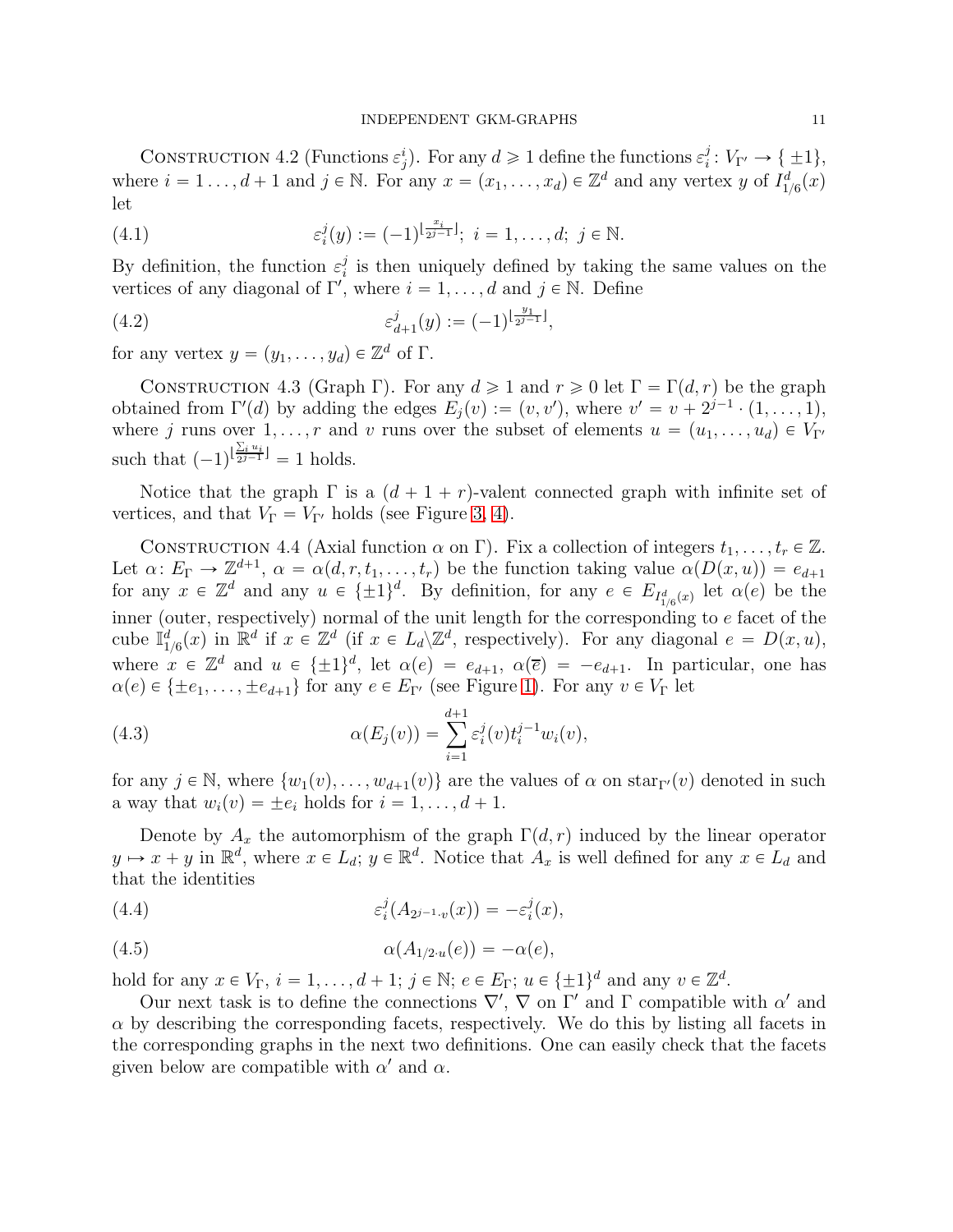DEFINITION 4.5 (Facets of Γ'). For any  $v \in V_{\Gamma'}$  let  $F_0(v) := \text{Cube}(v)$  be the subgraph in Γ'. Denote by Cube<sub>i</sub> $(v)$  a unique subgraph in Cube $(v)$  corresponding to the facet of the respective cube  $\mathbb{I}_{1/6}^d(x)$  with the normal vector  $\pm e_i$  such that  $v \in \text{Cube}_i(v)$ , where  $i = 1, \ldots, d$ . Let  $(u, v)$  be any diagonal of Γ'. For any  $i = 1, \ldots, n$  let  $F_i^d(v)$  be the d-valent subgraph of  $\Gamma'$  that is the union of subgraphs  $A_{ae_j}$  Cube<sub>i</sub> $(u)$ ,  $A_{ae_j}$  Cube<sub>i</sub> $(v)$  and  $A_{ae_j}e$ , where e runs over  $2^{d-1}$  diagonals of  $\Gamma'$  incident to  $Cube_i(v)$ , j runs over  $\{1, \ldots, d\} \setminus \{i\}$  and a runs over  $\mathbb{Z}$ .

DEFINITION 4.6 (Facets of Γ). For any  $i = 0, \ldots, d$  let  $G_i(v)$  be the union of the subgraphs  $F_i(v)$ ,  $F_i(A_{q\cdot2^{j-1}\cdot(1,\dots,1)}(v))$  and edges  $E_j(x)$  (and their inverses), where j runs over  $1, \ldots, r, q$  runs over  $\mathbb Z$  and x runs over the union of all vertices of these graphs. For any  $j = 1, \ldots, r$  define the subgraph  $G_{n+j}(v)$  of  $\Gamma$  to be obtained by omitting all edges  $E_i(v)$  in Γ, where v runs over  $V_\Gamma$ .

<span id="page-11-1"></span>**PROPOSITION** 4.7. Let  $e \in E_{\Gamma'}$  be any edge such that  $\alpha(e) = \pm e_i$  holds for some  $i \in \{1, \ldots, d + 1\}$ . Then one has

<span id="page-11-0"></span>(4.6) 
$$
\varepsilon_j^q(i(e)) = \varepsilon_j^q(t(e)), \ q \in \mathbb{N}; \ j = 1, \ldots, d+1; \ j \neq i.
$$

**PROOF.** By the definition, the values of  $\varepsilon_{d+1}^q$  on the vertices of  $I_{1/6}^d(x)$  are equal to each other for any  $x \in L_d$ . This proves [\(4.6\)](#page-11-0) for  $j = d + 1$  (if  $i \le d$ ). By definition, the values of  $\varepsilon_i^q$ <sup>q</sup> are mutually equal on the vertices of the graph  $I_{1/6}^d(x)$ , as well as on the vertices of any diagonal emanating from  $I_{1/6}^d(x)$ , where  $j = 1, \ldots, d; q \in \mathbb{N}$  and  $x \in \mathbb{Z}^d$ . Suppose that  $e \in E_{I_{1/6}^d(x)}$  holds for some  $x \in L_n \backslash \mathbb{Z}^d$ . Notice that  $i \leq d$  holds. Without loss of generality, let  $e = (i(e), i(e) + 1/3e_i)$  and let  $j \le d$ . Let  $(v_1, i(e)), (v_2, t(e))$  be both unique diagonals of  $\Gamma'$  terminating at  $i(e)$  and  $t(e)$ , respectively. Notice that  $A_{e_i}$  Cube $(v_1)$  = Cube $(v_2)$  holds for the respective subgraphs in  $\Gamma'$ . Then one uses Construction [4.2](#page-10-0) and [\(4.1\)](#page-10-1) to conduct the following computation

$$
\varepsilon_j^q(t(e)) = \varepsilon_j^q(v_2) = \varepsilon_j^q(A_{e_i}(v_1)) = \varepsilon_j^q(v_1) = \varepsilon_j^q(i(e)), \ j \neq i; \ q \in \mathbb{N}.
$$

The proof is complete.

<span id="page-11-2"></span>LEMMA 4.8. The function  $\alpha$  satisfies the rank, opposite and congruence conditions with respect to  $\Gamma$  and  $\nabla$  (see Definition [2.1\)](#page-3-1).

**PROOF.** Notice that the rank condition is satisfied for  $\alpha$  by the construction. Let  $e \in E_{\Gamma}$ . Consider the following cases.

1) Let  $e \in E_{\Gamma'}$ . The opposite sign condition is easily deduced for  $\alpha$  along the edge  $e$ . In terms of Construction [4.4](#page-10-2) of  $\alpha$ , one has  $\alpha(e) = \pm e_q$  for some  $q = 1, \ldots, d + 1$ . Then one has  $w_i(i(e)) = w_i(t(e))$  for any  $i \neq q$  and  $w_q(i(e)) \equiv w_q(t(e)) \equiv 0 \pmod{e_q}$ . Hence, by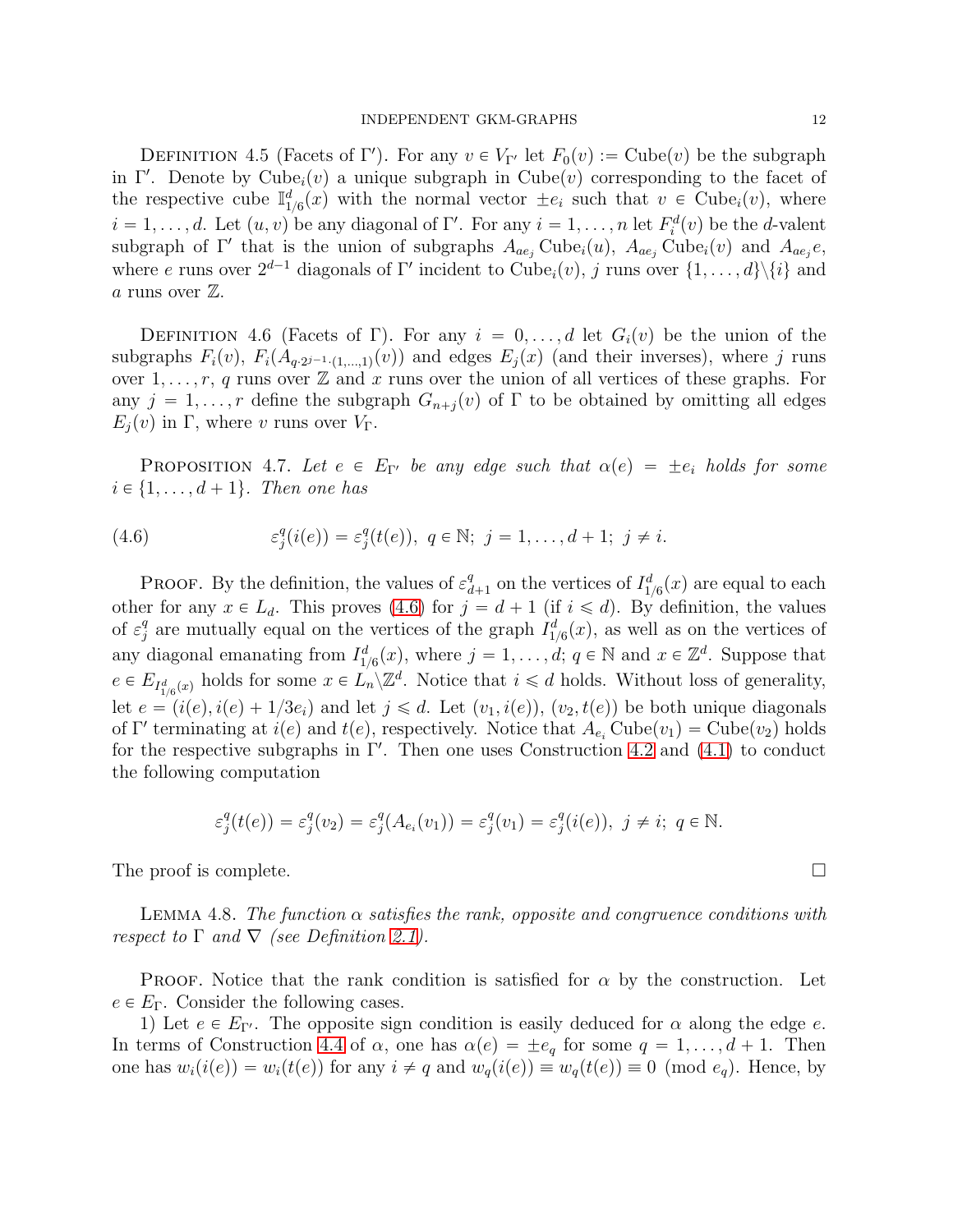Proposition [4.7](#page-11-1) and by [\(4.3\)](#page-10-3) one has

<span id="page-12-1"></span>
$$
(4.7) \quad \alpha(E_j(t(e))) = \sum_{i=1}^{d+1} \varepsilon_i^j(t(e)) t_i^{j-1} w_i(t(e)) \equiv \sum_{i=1}^{d+1} \varepsilon_i^j(t(e)) t_i^{j-1} w_i(i(e)) \equiv \sum_{i=1}^{d+1} \varepsilon_i^j(i(e)) t_i^{j-1} w_i(i(e)) = \alpha(E_j(i(e))) \pmod{e_q},
$$

where  $j = 1, \ldots, r$ . Hence, the congruence condition holds for  $\alpha$  along the edge e.

2) Let  $e \notin E_{\Gamma'}$ . Let  $u = i(e)$ . Then  $e = E_q(u)$  for some  $q = 1, \ldots, r$ . By Construction [4.4,](#page-10-2) the equality  $w_i(i(e)) = w_i(t(e))$  holds for any  $i = 1, \ldots, d + 1$ . By [\(4.4\)](#page-10-4) and [\(4.3\)](#page-10-3) then one has

$$
\alpha(\overline{E_q(i(e))}) = \alpha(E_q(t(e))) = \sum_{i=1}^{d+1} \varepsilon_i^q(t(e)) t_i^{q-1} w_i(t(e)) =
$$
  

$$
\sum_{i=1}^{d+1} \varepsilon_i^q(t(e)) t_i^{q-1} w_i(i(e)) = -\sum_{i=1}^{d+1} \varepsilon_i^q(i(e)) t_i^{q-1} w_i(i(e)) = -\alpha(E_q(i(e))).
$$

Hence, the opposite sign condition holds for  $\alpha$  along the edge e. If  $r = 1$ , then the congruence relations hold for  $\alpha$  along e. Suppose that  $r \geq 2$  holds. Choose any  $j = 1, \ldots, r$ such that  $j \neq q$  holds. Then by [\(4.4\)](#page-10-4) one has

$$
\varepsilon_i^q(t(e)) = \varepsilon_i^q(A_{2^{q-1}\cdot(1,\dots,1)}(i(e))) = \varepsilon_i^q((A_{2^{\min\{j,q\}-1}\cdot(1,\dots,1)})^{2^{|j-q|}}(i(e))) = (-1)^{2^{|j-q|}} \varepsilon_i^q(i(e)) = \varepsilon_i^q(i(e)),
$$

for any  $q = 1, \ldots, d + 1$ . Hence, by [\(4.3\)](#page-10-3), the computation [\(4.7\)](#page-12-1) holds in this case. This implies that the congruence condition holds for  $\alpha$  along the edge e. The proof is  $\Box$ complete.  $\Box$ 

<span id="page-12-0"></span>LEMMA 4.9. Let  $r \geq 1$ . Then there exist integers  $t_1, \ldots, t_r \in \mathbb{Z}$  such that the axial function  $\alpha(d, r, t_1, \ldots, t_r)$  is  $(d + 1)$ -independent.

**PROOF.** For any vertex  $v \in V_\Gamma$  the values of the axial function  $\alpha$  on star(v) are given by the columns of the following  $(d + 1) \times (d + 1 + r)$ -matrix:

<span id="page-12-2"></span>
$$
(4.8) \qquad \begin{pmatrix} (-1)^{i_1} & \cdots & 0 & (-1)^{i_1} \varepsilon_1^1(v) & \cdots & (-1)^{i_1} \varepsilon_1^r(v) t_1^{r-1} \\ \vdots & \ddots & \vdots & \vdots & \vdots \\ 0 & \cdots & (-1)^{i_{d+1}} & (-1)^{i_{d+1}} \varepsilon_{d+1}^1(v) & \cdots & (-1)^{i_{d+1}} \varepsilon_{d+1}^r(v) t_{d+1}^{r-1} \end{pmatrix},
$$

where  $w_q(v) = (-1)^{i_q} e_q$  for  $q = 1, \ldots, d + 1$  in terms of Construction [4.4,](#page-10-2) and  $i_1, \ldots, i_{d+1}$ depend on v. By slightly abusing the notation let  $M = M(v; j_1, \ldots, j_{d+1})$  be the  $(d +$ 1)  $\times$  (d + 1)-minor of the above matrix [\(4.8\)](#page-12-2) corresponding to the columns with indices  $1 \leq j_1 < \cdots < j_{d+1} \leq d+1+r$  in [\(4.8\)](#page-12-2) (from left to right). For any integers  $1 \leq j_1 <$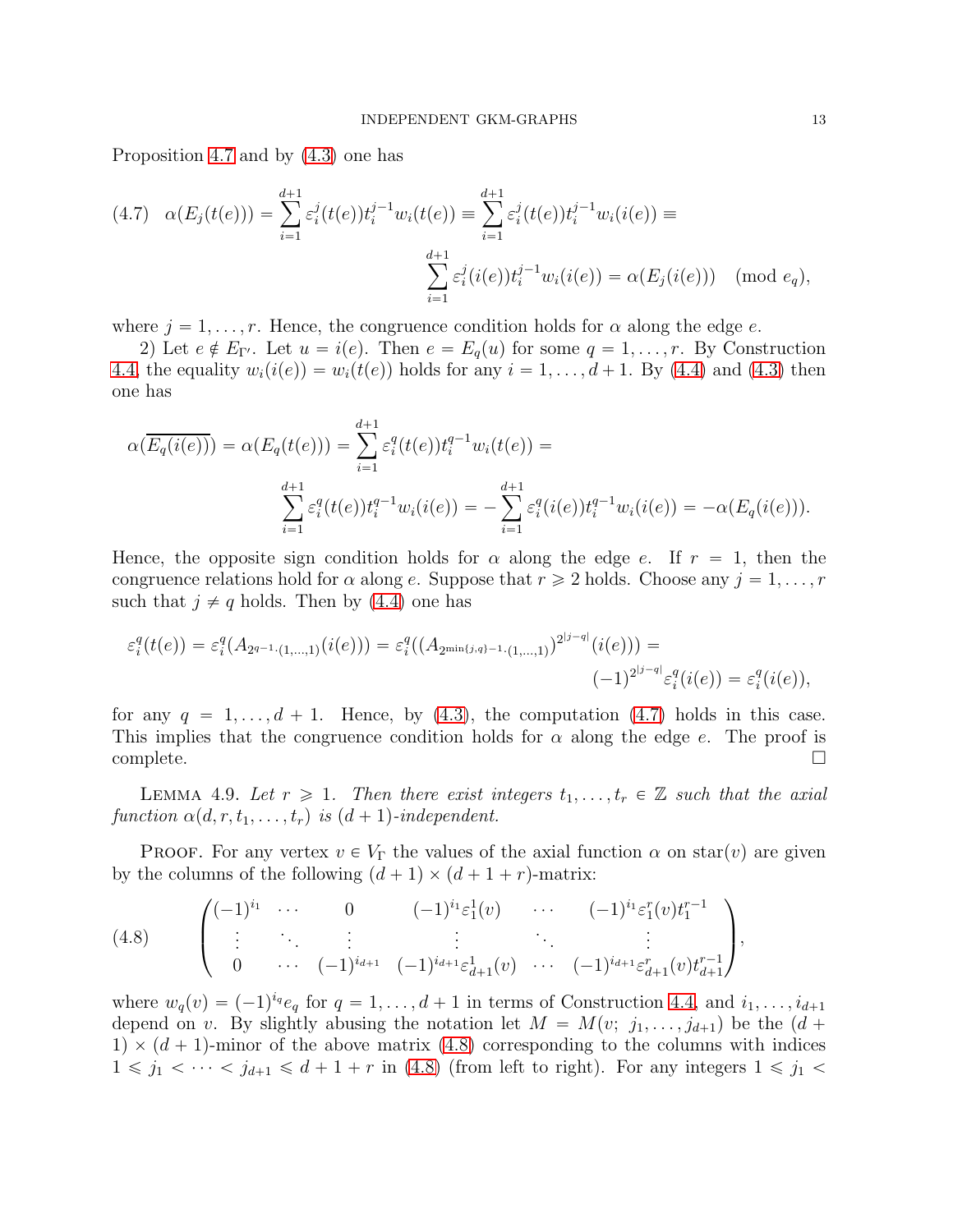<span id="page-13-0"></span>

FIGURE 1. Values of the axial function  $\alpha$  on  $\Gamma(2, 0)$ 

 $\cdots < j_{d+1} \le d+1+r$  there exists an integer  $q \in \{0, \ldots, d+1\}$  such that the inequalities  $j_1, \ldots, j_q \le d + 1$  and  $j_{q+1}, \ldots, j_{d+1} > n + 1$  hold, where  $j_0 := 0$ . If  $q = n + 1$  then

$$
\det M = \prod_{p=1}^{d+1} (-1)^{i_p}.
$$

Let  $q \leq n$ . The ordering  $t_1 < \cdots < t_r$  of the variables induces the lexicographical ordering on the polynomials from the ring  $\mathbb{Z}[t_1, \ldots, t_r]$ . In this ordering the maximal monomial in  $\det M$  is equal to

$$
\prod_{p=1}^q (-1)^{j_p} \cdot \prod_{s=q+1}^{d+1} (-1)^{i_s} \varepsilon_s^{j_s}(v) t_s^{j_s-1}.
$$

In particular, det M is a nonzero polynomial in  $t_1, \ldots, t_r$ . Hence, the left-hand sides in the system of inequalities det  $M(v; j_1, \ldots, j_{d+1}) \neq 0$ , where  $(j_1, \ldots, j_{d+1})$  exhausts all  $(d+1)$ subsets of  $\{1, \ldots, d + r + 1\}$  and v runs over  $V_{\Gamma}$ , includes no zero polynomials. The set of real solutions for this system is the complement to the finite union of subsets of zero measure in  $\mathbb{R}^r$ , because  $\alpha$  is periodic (see [\(4.5\)](#page-10-5)). Therefore, this complement has a rational point with the corresponding coordinates  $t'_1, \ldots, t'_r \in \mathbb{Q}$ . By multiplying  $t'_1, \ldots, t'_r$  with the respective least common multiple one obtains  $t_1, \ldots, t_r \in \mathbb{Z}$  such that  $\alpha(n, r, t_1, \ldots, t_r)$  is  $(n + 1)$ -independent. This completes the proof.

REMARK 4.10. The values of the axial function  $\alpha(d, r, t_1, \ldots, t_r)$  obtained in Lemma [4.9](#page-12-0) may not be primitive, in general. However, one can replace each non-primitive value of  $\alpha(n, r, t_1, \ldots, t_r)$  with the corresponding primitive vector in  $\mathbb{Z}^{d+1}$ . Notice that the axial function obtained during this procedure is  $(d + 1)$ -independent and its values at any star of  $\Gamma$  contain a basis of  $\mathbb{Z}^{d+1}$ .

CONSTRUCTION 4.11 (GKM-graph  $\Gamma^a$ ). For any  $a \in \mathbb{Z}$  define an equivalence relation  $\sim_a$  on  $\mathbb{R}^n$  by putting  $x \sim_a y$  for any  $x, y \in \mathbb{R}^n$  such that  $x = y + u$  for some  $u \in a \cdot \mathbb{Z}^d$ . For any  $a = b \cdot 2^r$ ,  $b \in \mathbb{Z}$ , define the graph  $\Gamma^a = \Gamma^a(d, r)$  to be the quotient of  $\Gamma$  by  $\sim_a$ . Define the axial function  $\alpha^a = \alpha^a(d, r, t_1, \ldots, t_r)$  and the connection  $\nabla^a = \nabla^a(d, r)$  to be induced by  $\alpha$  and  $\nabla$  on the quotient graph on  $\Gamma^a$ , respectively (see [\(4.5\)](#page-10-5) and Fig. [2\)](#page-14-1).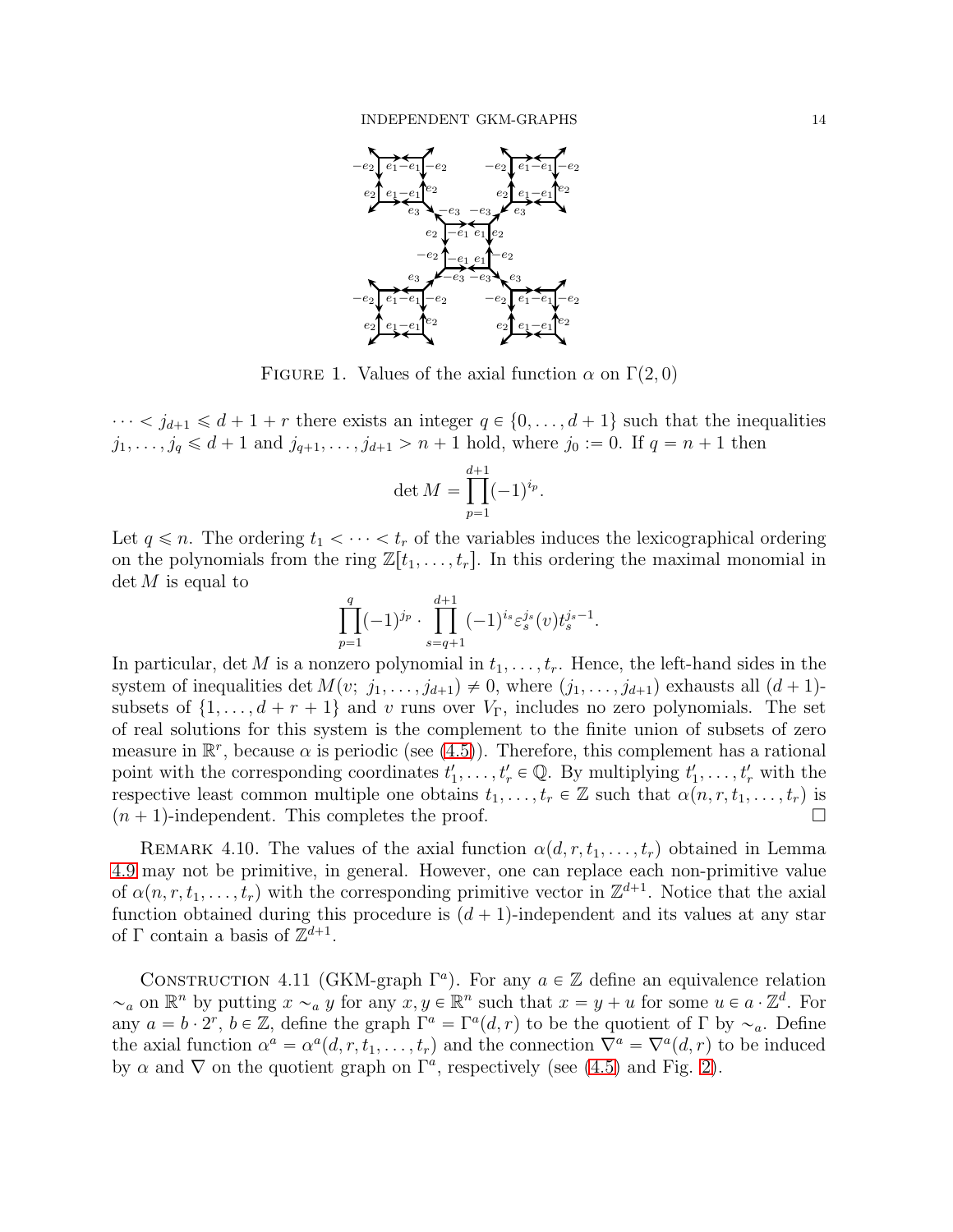<span id="page-14-1"></span>

FIGURE 2. Facets of  $\Gamma^2(2,0)$  meeting at the bottom-left vertex

EXAMPLE 4.12. For any  $d \geq 1$  the GKM-graph  $\Gamma^1(d,0)$  is isomorphic to the edge graph of the standard  $(d + 1)$ -dimensional cube  $\mathbb{I}_1^{d+1}(0)$  with the axial function induced by the embedding of  $\mathbb{I}_1^{d+1}(0)$  to  $\mathbb{R}^{d+1}$ .

By slightly abusing the notation let  $[-] = [-]_a : \mathbb{R}^d \to \mathbb{R}^d / \sim_a$  be the quotient map.

PROPOSITION 4.13. For any  $a = b \cdot 2^r$ ,  $b \in \mathbb{Z}$ , the GKM-graph  $\Gamma^a(d, r)$  is a well defined graph with finitely many vertices and edges. Furthermore, it has neither multiple edges nor loops, and has type  $(d+1+r, d+1)$ . The objects  $[A_x]$  where  $x \in L_d$ ;  $[\varepsilon_i^j]$  $i<sub>i</sub>$ ] where  $j = 1, \ldots, r;$  $[F_i^n(v)]$  are well defined for any  $b \in \mathbb{Z}$ .

**PROOF.** The quotient  $\mathbb{R}^d/\sim_a$  is obtained by gluing all pairs of opposite facets of the cube  $\mathbb{I}_{a/2}^n(0)$  by respective translations in  $\mathbb{R}^d$ . Hence,  $V_{\Gamma^a}$  is identified with  $[V_{\Gamma} \cap \mathbb{I}_{a/2}^d(0)]$ . It follows from [\(4.4\)](#page-10-4) that  $[\varepsilon_i^j]$  $s_i^j$  is well defined for any  $i = 1, \ldots, d+1; j = 1, \ldots, r$ . The graph  $\Gamma^a$ has neither loops nor multiple edges because the integral distance between distinct vertices of any its edge (with respect to  $\mathbb{Z}^d$ ) is less or equal to  $2^{r-1}$  and the integral length of any nonzero element from  $a \cdot \mathbb{Z}^d$  is greater or equal to  $2^r$ . Clearly, the automorphism  $[A_x]$  of  $\Gamma^a$ is well-defined for any  $x \in L_d$ . We check that for any  $v \in V_\Gamma$  the edges  $[E_i(v)]$ ,  $i = 1, \ldots, r$ , are distinct. By applying  $[A_x]$  for some  $x \in L_d$  without loss of generality assume that  $v \in V_{\text{Cube }y}$ , where  $y \in \left[ -\frac{a}{2}(1,\ldots,1),\frac{a-1}{2} \cdot (1,\ldots,1) \right]$  belongs to the big diagonal of the respective cube. It follows from the definition that  $[E_i(v)]$ ,  $i = 1, \ldots, r$ , are distinct for any  $v \in V_{\text{Cube } y}$  and any  $y \in \left[ -\frac{a}{2}(1,\ldots,1),\frac{a-1}{2}\cdot(1,\ldots,1) \right]$ . The proof is complete.

# <span id="page-14-0"></span>5. Euler characteristic of face posets and proof of the main theorem

In this section we prove Theorem [1](#page-2-0) by showing that the GKM-graph constructed in the previous section satisfies all necessary conditions. Nonextendibility is proved by Corollary [2.12](#page-6-0) (this would imply *(ii)* of Theorem [1\)](#page-2-0). The nonrealizablity *(iii)* is proved by using the acyclicity Theorem [3.7](#page-7-2) from [[15](#page-19-4)] by comparison results (Proposition [3.9\)](#page-7-0) and by some computations of Euler characteristic for posets given below.

Let  $a \in \mathbb{N}$ . Denote by  $\pi_J : \mathbb{R}^d \to \mathbb{R}^d/\mathbb{R}\langle e_j | j \in J \rangle$  the natural projection for any  $J \subseteq [n] := \{1, \ldots, d\}$ . The following lemma is easily proved.

LEMMA 5.1. (i) Let 
$$
\Xi
$$
 be a  $(q+1)$ -face of  $\Gamma^a(d, 0)$ ,  $q > 0$ . Let  $\alpha \langle \Xi \rangle = \mathbb{Z} \langle e_j, e_{d+1} | j \in J \rangle$  for some  $J \subseteq [d]$ . Then  $[\pi_J]$  induces a well-defined isomorphism  $\Xi \to \Gamma^a(q, 0)$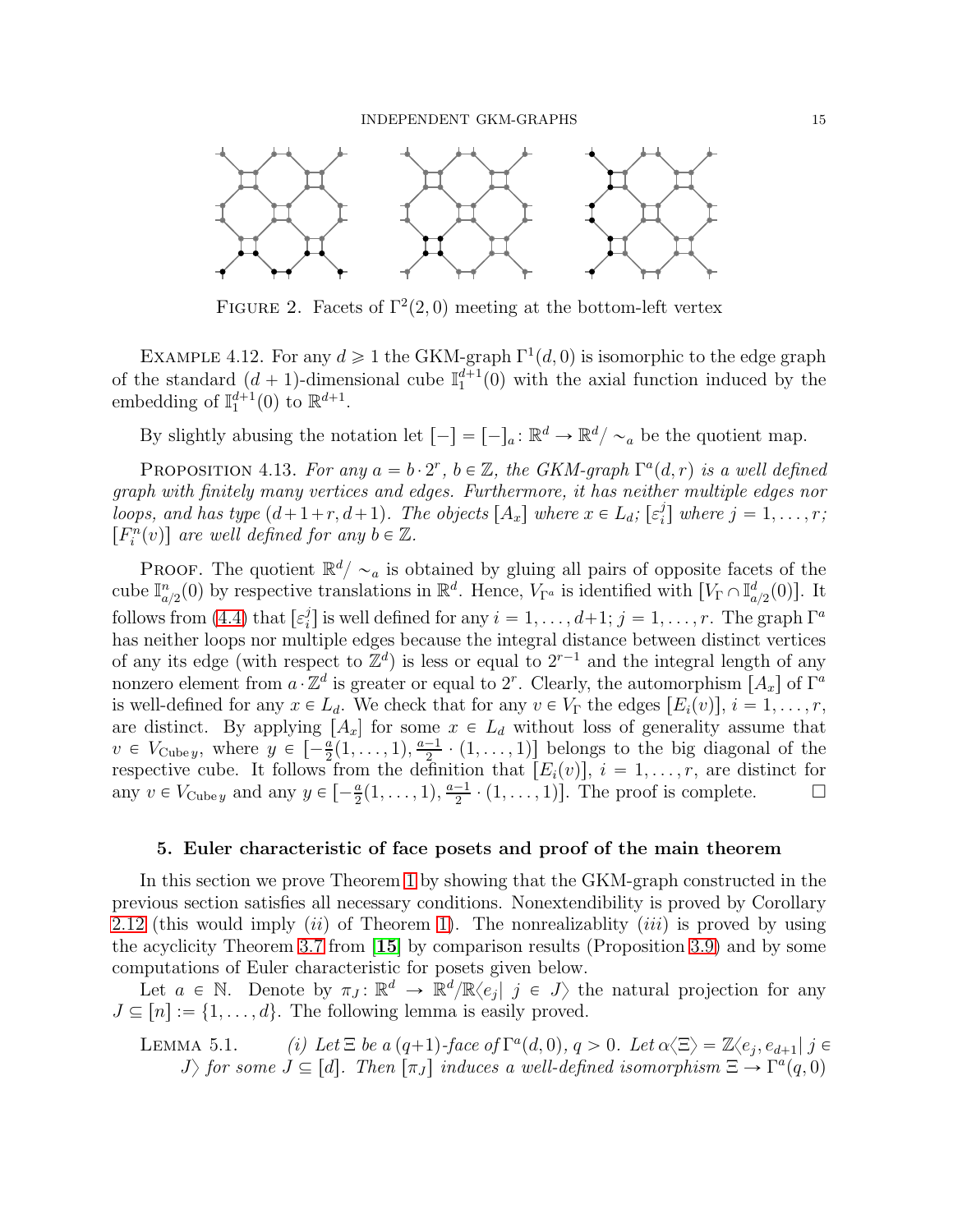of  $(q + 1)$ -valent graphs with faces (with respect to  $\nabla^a(d,0)$ ). In particular, there is an isomorphism  $(S_{\Gamma^a(d,0)})_{\leq \Xi} \cong S_{\Gamma^a(q,0)}$  of posets.

(ii) The map  $\pi_{[d] \setminus J}$  induces a bijection between all  $(q + 1)$ -faces of  $\Gamma^a(d, 0)$  with span  $\mathbb{Z}\langle e_j, e_{d+1} | j \in J \rangle$  and all diagonals of  $\Gamma^a(d-q,0)$ .

LEMMA 5.2. (i) The number of distinct subgraphs  $\{\text{[Cube}(v)]} \mid v \in V_{\Gamma^a(d,0)}\}$  in  $\Gamma^a(d,0)$  is equal to  $2a^d$ .

(ii) The number of q-faces in  $\Gamma^a(d,0)$  is equal to

$$
2^{d-q+1} \cdot \left( a^d \binom{d}{q} + a^{d-q+1} \binom{d}{q-1} \right).
$$

**PROOF.** The sets  $\{[x] | x \in \mathbb{Z}^d \cap \text{relint } \mathbb{I}_{a/2}^I(0)\}$  and  $\{[x] | x \in L_n \cap \text{relint } \mathbb{I}_{a/2}^d(0)\}$  have  $(a-1)^{|I|}$  and  $a^d + (a-1)^d$  elements for any  $I \subseteq [d]$ , respectively, where  $\mathbb{I}_{a/2}^I(0)$  is the |I|-dimensional cube in  $\mathbb{R}\langle e_i | i \in I \rangle$  with the center at 0. By comparing  $[\partial \mathbb{I}_{a/2}^d(0)]$  and

$$
0 \sqcup \bigsqcup_{q=1}^{d-1} \bigsqcup_{I \subset [d]: \ |I|=q} [\text{relint } \mathbb{I}_{a/2}^I (0)],
$$

one computes the cardinality in  $(i)$  to be equal to

$$
a^{d} + (a-1)^{d} + \sum_{i=1}^{d-1} {d \choose i} (a-1)^{i} + 1 = 2a^{d}.
$$

(Notice the identifications with respect to  $\sim$ , see Fig. [2.](#page-14-1)) This proves (i). Recall that the number of q-faces of a d-cube is equal to  $2^{d-q} \binom{q}{d}$  $\left(\begin{array}{cc} q \\ d \end{array}\right)$ . Notice that any q-face of  $(\Gamma^a(d,0), \nabla^a(d,0))$  is either a q-face of Cube(v) for some  $v \in V_{\Gamma^a(d,0)}$  or has a diagonal. The number of all q-faces in  $\Gamma^a(d,0)$  with no diagonal is equal to  $2a^d \cdot 2^{d-q} \binom{d}{a}$  $_q^d$  by (*i*). The set of diagonals in  $\Gamma^a(d,0)$  is in bijection with

$$
\bigsqcup_{x\in (L_d\backslash\mathbb{Z}^d)\cap\mathrm{relint}\frac{\mathbb{I}^d_{a/2}(0)}{h}}V_{I_{1/6}(x)}.
$$

Hence, the number of diagonals in  $\Gamma^a(d,0)$  is equal to  $(2a)^d$ . Applying *(i)* and Lemma 5.1 (*ii*) one computes the number of all q-faces having a diagonal in  $\Gamma^a(d,0)$  to be equal to  $2^{d-q+1}a^{d-q+1} {d \choose q-1}$ . By summing up these two cardinalities one obtains the desired expression from  $(ii)$ . The proof is complete.

For any  $d \geq 1$  and  $r \geq 0$  let  $\Gamma_{d+1}^{d+1+r} := \Gamma^{2^{r+1}}(d,r)$  be the  $(d+1+r)$ -valent GKM-graph of rank  $d + 1$ .

REMARK 5.3. We use  $\Gamma^{2^{r+1}}(d, r)$  instead of the GKM-graph  $\Gamma^{2^r}(d, r)$  with a smaller number of vertices in order to include the graph with correct properties (see Lemma [5.4\)](#page-16-0) for  $r = 0$ . For  $r > 0$  one can take  $\Gamma^{2r}(d, r)$  in the proof below.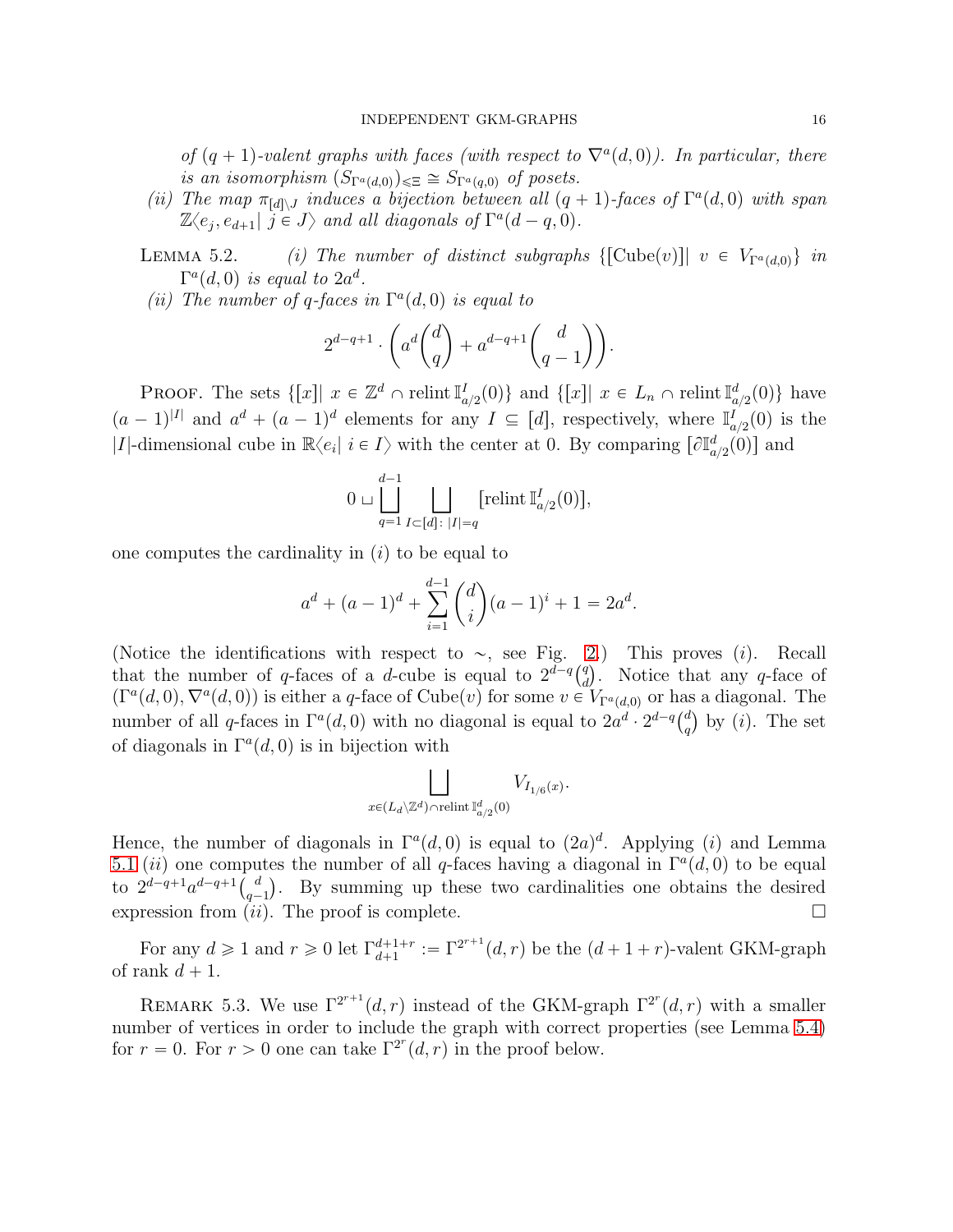<span id="page-16-1"></span>

<span id="page-16-2"></span>FIGURE 3. The graph  $\Gamma^2(2,1)$  (chords are not depicted) and some values of  $\varepsilon_i^q$ <sup>q</sup>. For any  $v \in \mathbb{Z}^2$ , the signs of  $\varepsilon_1^1, \varepsilon_2^1$  are constant at  $V_{[\text{Cube}(v)]_2}$  with fixed v. The signs of  $\varepsilon_3^1$  on the vertices of any square are shown above the respective square



FIGURE 4. Some chords (curvilinear) of  $\Gamma'$  in  $\Gamma^4(2, 2)$  in the row of squares along the direction  $(1, 1) \in \mathbb{R}^2$ 

<span id="page-16-0"></span>LEMMA 5.4. For any  $a \in \mathbb{N}$  one has

(5.1) 
$$
\tilde{\chi}(\Delta(\overline{S_{\Gamma^a(d,0)}^{op}})) = (-1)^d (2a^d - (2a - 1)^d).
$$

In particular,  $\tilde{\chi}(\Delta(\overline{S_{\Gamma^a(d,0)}^{\text{op}}}))$  is nonzero and has sign  $(-1)^{d+1}$  for any  $a, d \geq 2$ .

PROOF. Since the connection on  $\Gamma^a(d,0)$  is complete one may apply Proposition [3.13](#page-9-1) by Proposition [3.14](#page-9-0) to  $\Delta(\overline{S_{\Gamma^a(d,0)}^{op}})$ . The computation of the corresponding Euler characteristic is then given as follows by using Lemma 5.2:

$$
\tilde{\chi}\left(\Delta(\overline{S_{\Gamma^a(d,0)}^{op}})\right) = -1 + \sum_{q=0}^d (-1)^q 2^{q+1} \left(a^d \binom{n}{d-q} + a^{q+1} \binom{d}{d-q-1}\right) =
$$
\n
$$
-1 + 2a^d \sum_{q=0}^d (-1)^q \binom{d}{q} 2^q + \sum_{q=0}^d (-1)^q \binom{d}{q+1} (2a)^{q+1} = -1 + 2a^d (-1)^d + 1 - (1 - 2a)^d =
$$
\n
$$
(-1)^d \left(2a^d - (2a - 1)^d\right).
$$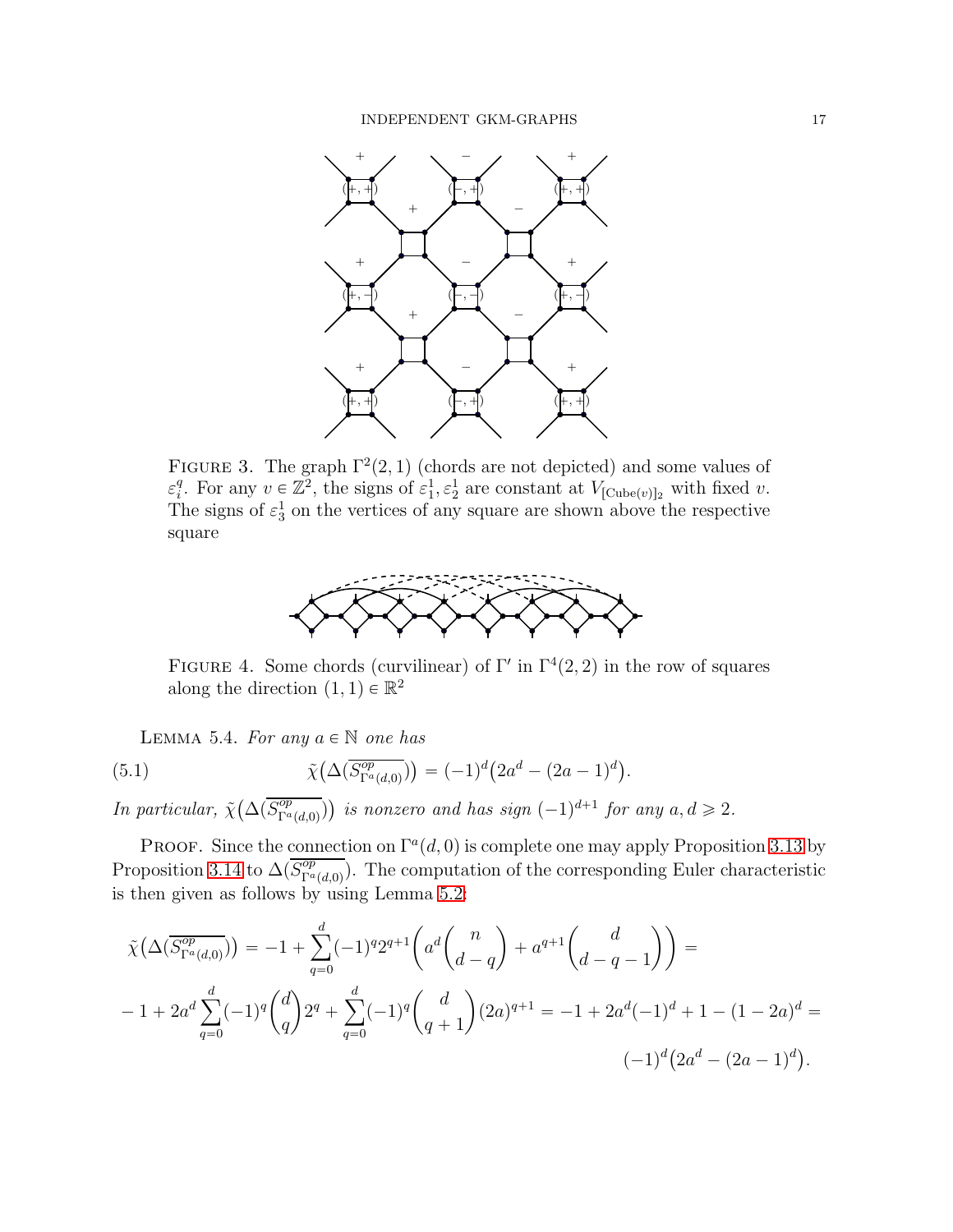The claim about the sign follows from the obvious inequality which holds for any  $a, d \geq 2$ :

$$
2 < \left(\frac{2a-1}{a}\right)^d.
$$

EXAMPLE 5.5. Notice that if  $a = 1$  or  $d = 1$  then  $\Delta(\overline{S_{\Gamma^a(d,r)}^{op}})$  is homeomorphic to a d-sphere. In this case Lemma [5.4](#page-16-0) implies that its reduced Euler characteristic is equal to  $(-1)^d$ .

Now everything is at hand to prove the main theorem of this paper.

<span id="page-17-0"></span>THEOREM 5.6. For any  $n \geq k \geq 3$  there exists an  $(n, k)$ -type GKM-graph  $\Gamma$  satisfying the following properties:

- (i) The GKM-graph  $\Gamma$  is k-independent;
- (ii) The GKM-graph  $\Gamma$  does not have nontrivial extensions;
- (iii) The GKM-graph  $\Gamma$  is not realized by a GKM-action if  $n = k = 3$  or  $n \ge k \ge 4$ .

**PROOF.** Lemma [4.8](#page-11-2) implies that  $\Gamma_{d+1}^{d+1+r}$  is a GKM-graph. We check that the properties  $(i)$ ,  $(ii)$  hold for such a GKM-graph. The existence of  $t_1, \ldots, t_r$  such that  $(i)$  holds is granted by Lemma [4.9.](#page-12-0) By the construction, the  $(d+1)$ -face  $\Xi := \Gamma^{2^{r+1}}(d,0)$  of  $\Gamma^{d+1+r}_{d+1}$  has r chords  $E_i(v)$  at any vertex  $v \in V_{\Xi}$ , where j runs over  $1, \ldots, r$ . In particular, any transversal edge to the  $(d+1)$ -face  $\Xi$  in Γ is a chord for the face  $\Xi$ . Hence, by Corollary [2.12](#page-6-0) the GKM-graph  $\Gamma_{d+1}^{d+1+r}$  $\frac{d+1+r}{d+1}$  has no nontrivial extensions. This establishes  $(i)$ ,  $(ii)$ .

Now we prove the nonrealizability *(iii)* by assuming the contrary and obtaining a contradiction with acyclicity properties given by Theorem [3.7](#page-7-2) from [[15](#page-19-4)]. Let  $d \geq 3$ . Suppose that there exists a GKM-action of  $T^{d+1}$  on  $M^{2(d+1+r)}$  yielding the GKM-graph  $\Gamma_{d+1}^{d+1+r}$  $\det_{d+1}^{d+1+r}$ . Consider a face  $\Omega$  that is isomorphic to  $\Gamma^{2^{r+1}}(d-1,0)$  in  $\Gamma^{d+1+r}_{d+1}$ . By Proposition [3.9](#page-7-0) the face  $\Omega$  is realizable by a torus (face) manifold F in M, and  $(S_M)_{\leq F}$  is isomorphic to  $(S_{\Gamma_{d+1}^{d+1+r}})_{\leq \Omega}$ . By Theorem [3.7,](#page-7-2) the poset  $\overline{(S_M)_{\leq \Omega}^{op}}$  $\overset{op}{\leq}$  is  $(d-2)$ -acyclic. Hence, one has

$$
\tilde{\chi}\big(\Delta((S_{\Gamma_{d+1}^{d+1+r}})_{\leq \Omega})\big) = \tilde{\chi}\big(\Delta(\overline{(S_M)_{\leq F}^{op}})\big) = (-1)^{d-1} \operatorname{rk} H^{d-1}(\overline{(S_M)_{\leq F}^{op}}).
$$

By Lemma 5.1 one has

$$
\tilde{\chi}(\Delta((S_{\Gamma_{d+1}^{d+1+r}})_{< \Omega})) = \tilde{\chi}(\Delta(\overline{(S_{\Gamma^a(d-1,0)})^{op}})).
$$

However, by Lemma [5.4](#page-16-0) the last expression is nonzero and has sign  $(-1)^d$ . This contradiction proves (iv). For  $d = 2$  and  $r = 0$  the proof is conducted in a similar way to the above by taking  $\Omega = \Gamma_3^3$ . The proof is complete.

REMARK 5.7. Clearly, 3-independence property  $(n > k \geq 3)$ , or equivalently  $d = 2$ ,  $r > 0$ ) is not enough to prove nonrealizability of  $\Gamma_{d+1}^{d+1+r}$  by using the argument from the proof above. A possible strategy to prove nonrealizability of  $\Gamma_{d+1}^{d+1+r}$  for  $d = 2$  is to show that the poset  $(S_{\Gamma_{d+1}^{d+1+r}})_2$  consisting of faces of dimension not exceeding 2 has nontrivial first homology. Indeed, by the acyclicity theorem of  $[5]$  $[5]$  $[5]$ , the poset  $(S_M)_2$  of faces of dimension

 $\Box$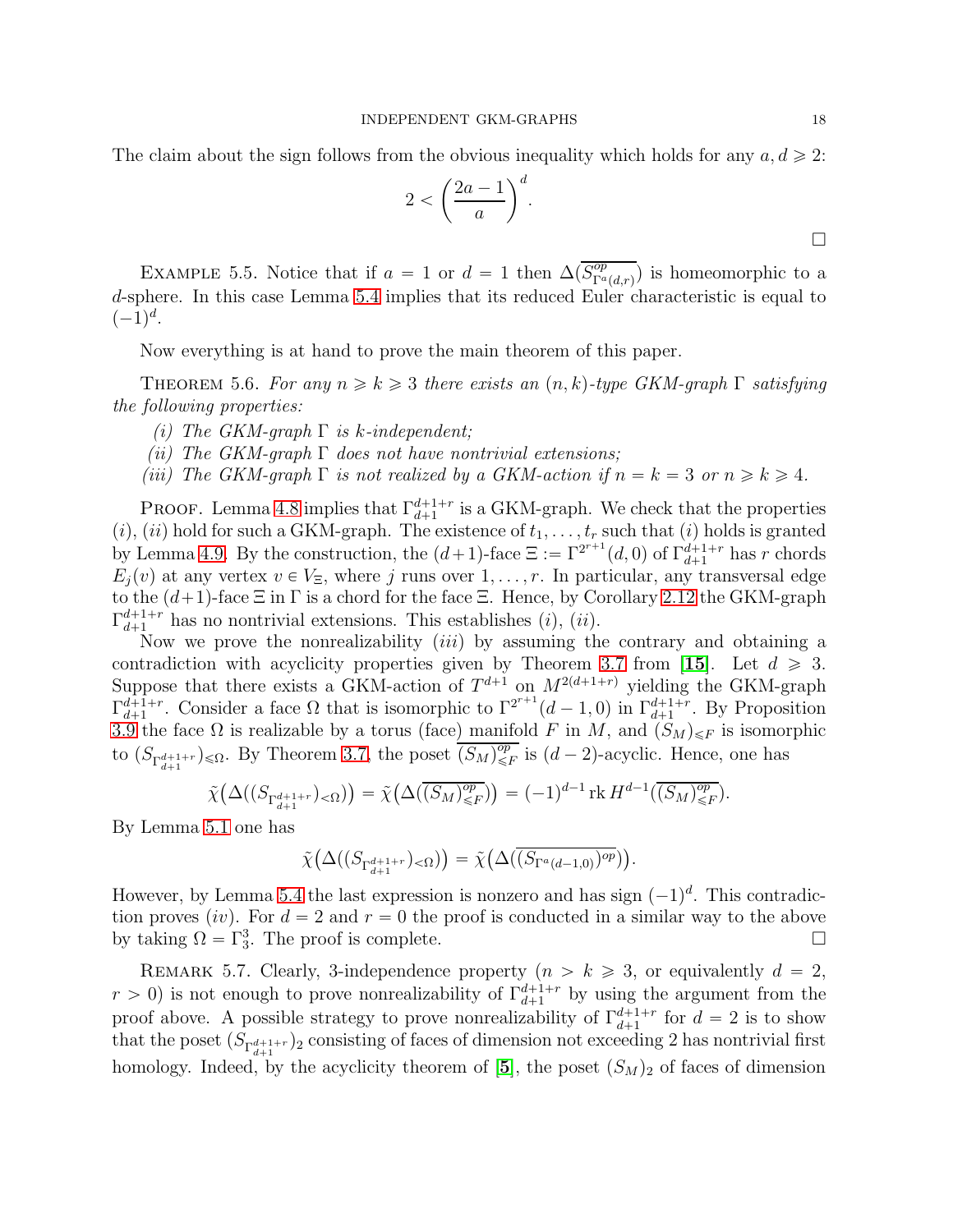not exceeding 2 in  $S_M$  is 1-acyclic. On the other hand, the posets  $(S_{\Gamma_{d+1}^{d+1+r}})_2$  and  $(S_M)_2$  can be shown to be isomorphic (in the 3-independent case) by using Proposition [3.9.](#page-7-0) However, we do not pursue such a tedious task here.

REMARK 5.8. Recall that a poset P is called a *homology manifold* if the order complex  $\Delta(P)$  is a homology manifold in the usual sense. Notice that the poset  $\overline{S_{\Gamma^a(d,0)}^{op}}$  is not a homology manifold for any  $d \ge 3$  and any  $a \ge 2$ . Indeed, let  $\Omega \in \overline{S_{\Gamma^a(d,0)}^{op}}$  be as above. Then the poset  $\overline{(S_{\Gamma^a(d,0)})_{\leq \Omega}^{op}}$  is isomorphic to  $\overline{S_{\Gamma^a(d-1,0)}^{op}}$  by Lemma 5.1. The order complex of the latter poset is not a homology sphere by inspecting the respective Euler characteristic from Lemma [5.4.](#page-16-0) Hence, the link of the one-element chain G in  $\Delta(\overline{S_{\Gamma^a(d,0)}^{op}})$  is not a homology sphere, as required.

REMARK 5.9. Define the graph  $G = G(d)$  embedded into  $\mathbb{R}^d$  as the union of edges

$$
F(x, u) := (x, x + \frac{1}{2} \cdot \sum_{i=1}^{d} (-1)^{u_i} e_i),
$$

where x runs over  $\mathbb{Z}^d$ ,  $u = (u_1, \ldots, u_d)$  runs over  $\{\pm 1\}^d$ . Let  $G^a(d) := G(d)/\sim_a$  be the 2<sup>d</sup>-regular graph  $G^a(d)$  embedded to the torus  $(S^1)^d$  for any  $a \geq 1$ . Let  $p: \Gamma^a(d,0) \to G$ be the graph morphism given by replacing every cubical face with the respective vertex and mapping  $D(x, u)$  to  $F(x, u)$ . A face in the obtained graph is by definition a subgraph in  $G^a(d)$  obtained as an image of a face under p. Define the poset  $P(d, a)$  as the poset of all faces in  $G^a(d)$ . One has dim  $P(d, a) = d$ . Clearly, the order complexes of  $\overline{P(2, a)^{op}}$ and of  $\overline{S_{\Gamma^a(d,0)}^{op}}$  are homotopy equivalent. Conjecturally, for any  $a \geq 2$  one has a homotopy equivalence

$$
\Delta(\overline{P(2,a)^{op}}) \simeq (S^1)^{\vee 4a - 1} \vee (S^2)^{\vee 2a^2}.
$$

The resulting Euler characteristic agrees with the formula from Lemma [5.4.](#page-16-0)

#### Acknowledgements

The author would like to thank Shintarô Kuroki for many fruitful discussions of GKMtheory, as well as A.Ayzenberg for some general remarks about the text and for some useful observations on geometry of torus actions.

#### References

- <span id="page-18-3"></span>[1] Dmitri Akhiezer, Lie Group Actions in Complex Analysis, Asp. Math., vol. 27, Vieweg+Teubner Verlag, 1995.
- <span id="page-18-4"></span>[2] R.P. Stanley, Enumerative combinatorics, Vol. I, Wadsworth and Brooks/Cole, Monterey, 1986.
- <span id="page-18-2"></span>[3] Anton Ayzenberg and Vladislav Cherepanov, Torus actions of complexity one in non-general position, preprint: [arXiv:1905.04761 \[math.AT\].](https://arxiv.org/abs/1905.04761)
- <span id="page-18-1"></span>[4] Anton Ayzenberg and Mikiya Masuda, Orbit spaces of equivariantly formal torus actions, preprint: [arXiv:1912.11696 \[math.AT\].](https://arxiv.org/abs/1912.11696)
- <span id="page-18-0"></span>[5] Anton Ayzenberg, Mikiya Masuda, and Grigory Solomadin, How is a graph not like a manifold?, preprint: [arXiv:2203.10641 \[math.AT\].](https://arxiv.org/abs/2203.10641)